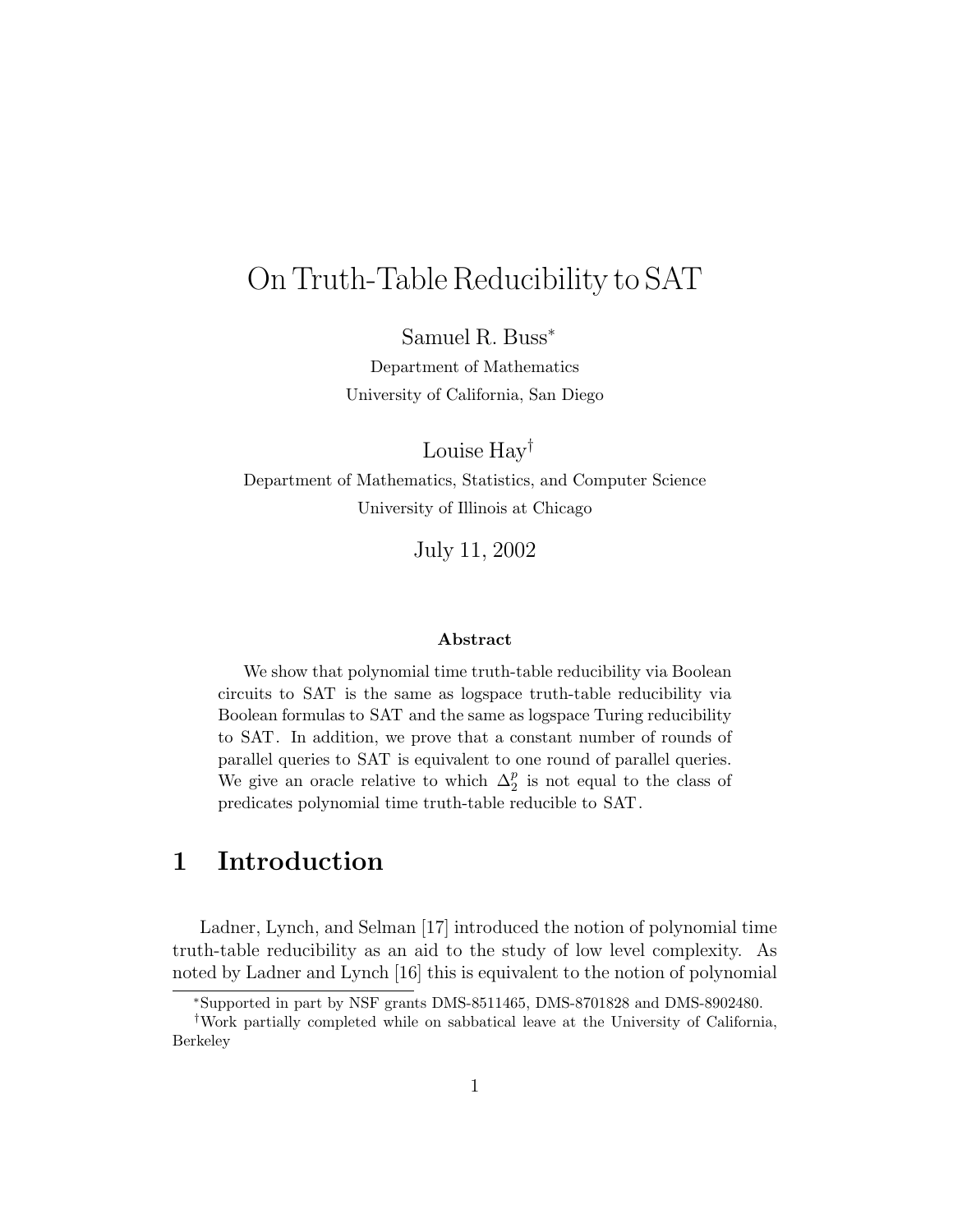time truth-table reducibility via Boolean circuits; they asked whether it is equivalent to polynomial time truth-table reducibility via Boolean formulas. This paper studies the class of predicates which are polynomial time truthtable reducible to SAT; a number of equivalent and somewhat surprising equivalent definitions are given. In particular, we show that, for reducibility to the NP -complete problem SAT, polynomial time truth-table reducibility via Boolean circuits is equivalent to logspace truth-table reducibility via Boolean formulas. Consequently, it is also equivalent to logspace Turing reducibility to SAT. Several other equivalent definitions are given for the class of predicates polynomial time truth-table reducible to SAT and the fact that all these definitions coincide provide evidence that this is a robust and interesting class for computational complexity. The results below refute a conjecture of Köbler, Schöning and Wagner [13], but answer only a special case of the original questions of Ladner and Lynch.

Let  $\leq^p_{tt}(NP)$  denote the class of decision problems polynomial time truth-<br>le reducible to NP: this paper presents several other characterizations table reducible to NP; this paper presents several other characterizations of this class. First, Krentel [14] defines the class  $P<sup>SAT</sup>[O(log n)]$ ; we show this is equal to  $\leq_{\mu}^p (NP)$ . Cai and Hemachandra [7] defined a hierarchy  $\Sigma_k^L$ ,<br> $\Pi^L$  above the finite levels of the difference hierarchy over NP; we show this  $\Pi_k^L$  above the finite levels of the difference hierarchy over NP; we show this hierarchy collapses with  $\Sigma^L = \Pi^L = \langle P(\text{ND}) \rangle$ . Eurthermore  $\langle P(\text{ND}) \rangle$  is hierarchy collapses with  $\Sigma_2^L = \Pi_2^L = \leq^p_{tt}(NP)$ . Furthermore,  $\leq^p_{tt}(NP)$  is precisely the set of predicates definable by  $\Sigma_2^b \cap \Pi_2^b$  formulas as defined by Buss  $|2|$ .

The class  $\leq^p_t(N)$  is defined so that it contains the predicates which are<br>unuted in polynomial time by a Turing machine which is allowed are set computed in polynomial time by a Turing machine which is allowed one set of parallel queries to SAT. This paper shows that in fact a constant number of rounds of parallel queries to  $SAT$  are permissable — so a polynomial time Turing machine which makes  $O(1)$  rounds of parallel queries to SAT recognizes a  $\leq^p_t(N)$  predicate.<br>In the final section we prev

In the final section we provide evidence that  $\leq_k^p(N)$  is distinct from  $\alpha$  commonly studied classes in commutional complexity by giving one other commonly studied classes in compuational complexity by giving one oracle relative to which  $\leq^p_{tt}(NP)$  is equal to PSPACE and another oracle<br>relative to which  $\leq^p_{t}(NP)$  and PSPACE are distinct. For both excelse the relative to which  $\leq_{\text{t}}^p (NP)$  and PSPACE are distinct. For both oracles, the<br>Boolean biggraphy gives NP is proper and hones distinct from  $\leq^p (NP)$  and Boolean hierarchy over NP is proper and hence distinct from  $\leq_{\mu}^p (NP)$  and,<br>in perticular  $\leq_{\mu}^p (ND)$  is not equal to NP relative to these encodes in particular,  $\leq^p_{tt}(NP)$  is not equal to NP relative to these oracles.<br>Many of the results of this paper have been obtained independent

Many of the results of this paper have been obtained independently by K. Wagner; in particular, Theorem 1 and many of the other results of section 2 are in Wagner [21, 20]. In addition, one of the referees pointed out that alternative proofs of most of the results in sections 1 through 3 can be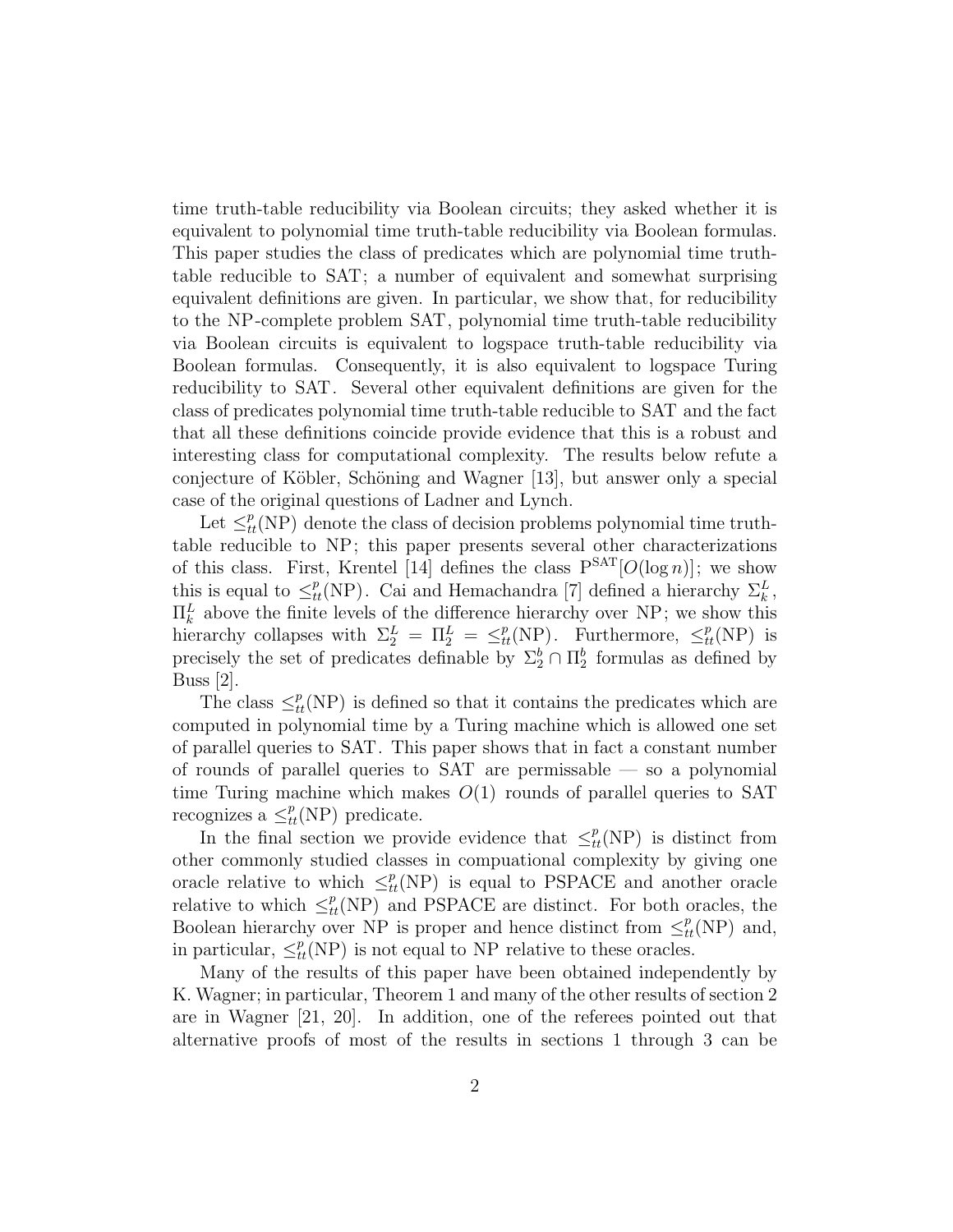obtained using the 'census function' method of Hemachandra [11]. Similar 'counting' techniques have been used recently by a number of authors, an early example is Jenner, Kirsig and Lange [12]; the work of Beigel [1] was particularly helpful to us in the original formulation of our results.

The current paper is a slightly revised version of part of [4]; we wish to thank the referees for a number of suggestions which improved this paper.

### **2 Truth-Table Reducibility to** SAT

Polynomial time truth-table reducibility  $(\leq_k^p)$  was first introduced by<br>lags Lynch and Selman [17] and further studied by Ladaer and Lynch [16] Ladner, Lynch and Selman [17] and further studied by Ladner and Lynch [16]. The general idea is that  $A \leq^p_t B$  if there is a polynomial time function which, on input  $x$ , precomputes a number of questions about membership in  $B$  and describes a Boolean function of the answers to these questions which specifies the membership of  $x$  in  $A$ . However, in the low level complexity setting there are several, apparently inequivalent ways of describing a Boolean function; the most common representations are as a Boolean *circuit*, a Boolean *formula* or as a full truth table. These representations may give rise to different notions of polynomial time truth-table reducibilities since there may be no way to convert one representation to another in polynomial time; indeed, it is an open question whether Boolean circuits have equivalent polynomial size Boolean formulas. And of course, a full truth-table may be exponentially larger than an equivalent Boolean formula. Accordingly, we shall define three different versions of polynomial time truth-table reducibilities. (These have already been considered by Ladner and Lynch and more recently by Wagner [19] and Köbler, Schöning and Wagner [13].)

### **2.1 Some Definitions and a Main Theorem**

As usual, P and NP denote the class of polynomial time and nondeterministic polynomial time predicates, respectively. Let  $\leq^p_T$  denote polynomial time. The reduction (as compared to many one reduction). Likewise  $\leq^{log}$ time, Turing reduction (as compared to many-one reduction). Likewise,  $\leq_T^{\log}$ denotes logspace, Turing reduction.

**Definition** Let A and B be decision problems. Let  $eval(z, x_1, \ldots, x_n)$  be the value of the Boolean function coded by z on binary inputs  $x_1, \ldots, x_n$ . Let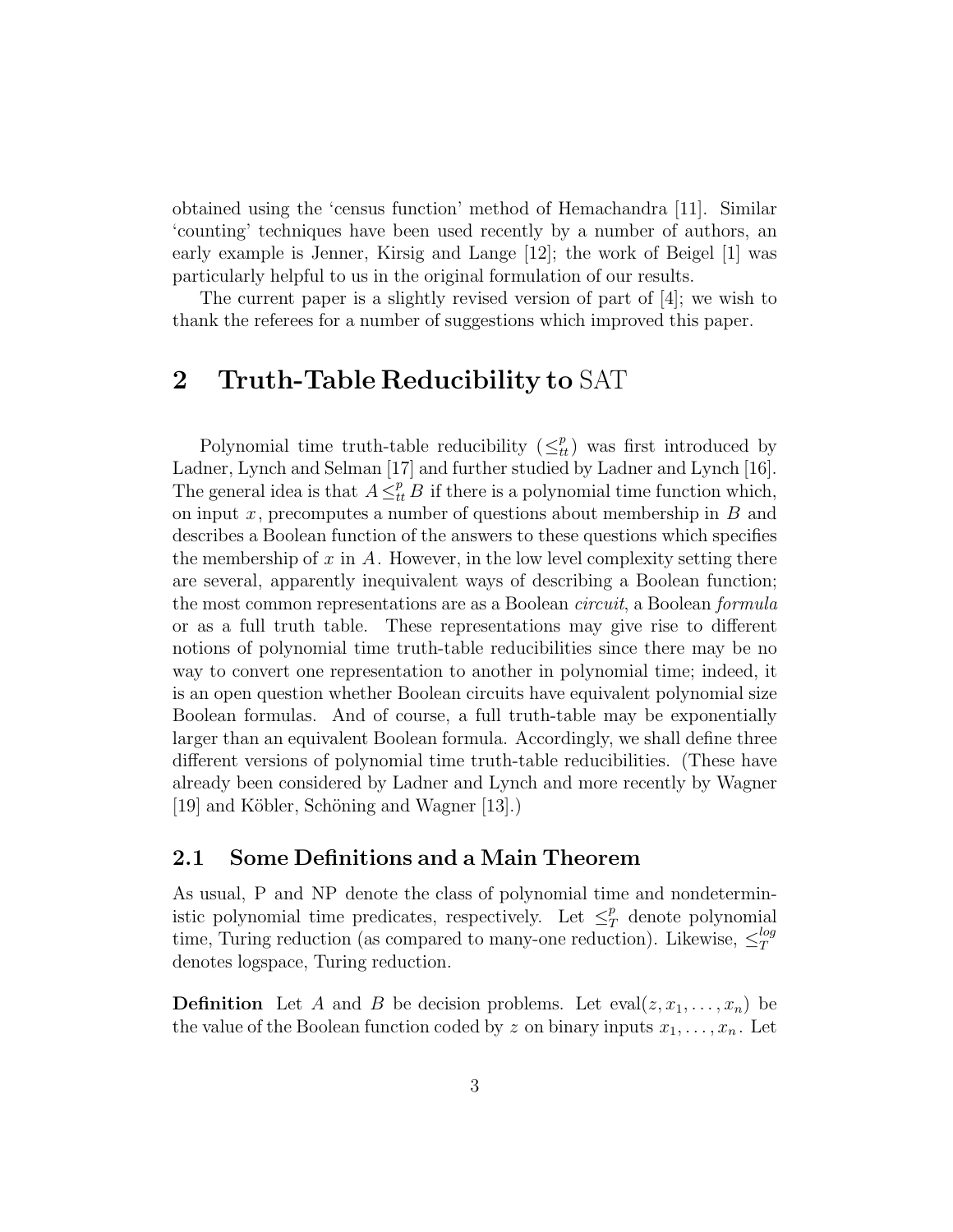$\chi_B$  be the characteristic function of B, so  $\chi_B(y) = 1$  if  $y \in B$  and  $\chi_B(y) = 0$ otherwise. Then:

(1)  $A \leq^p_t B$ , A is polynomial time (Boolean circuit) truth-table reducible to<br> $B$  if and only if there is a polynomial time function f such that for B if and only if there is a polynomial time function  $f$  such that for all x,  $f(x) = \langle z, y_1, \ldots, y_k \rangle$  with z coding a Boolean circuit such that

$$
x \in A \iff \text{eval}(z, \chi_B(y_1), \dots, \chi_B(y_k)) = 1.
$$

(2)  $A \leq_{bf}^{p} B$ , A is polynomial time, Boolean formula truth-table reducible to<br>B if and only if there is a polynomial time function f such that for B if and only if there is a polynomial time function  $f$  such that for all x,  $f(x) = \langle z, y_1, \ldots, y_k \rangle$  with z coding a Boolean formula such that

$$
x \in A \iff \text{eval}(z, \chi_B(y_1), \ldots, \chi_B(y_k)) = 1.
$$

**(3)**  $A \leq_{ftt}^{p} B$ , A is polynomial time, full truth-table reducible to B if and only if there is a polynomial time function f such that for all x only if there is a polynomial time function  $f$  such that for all  $x$ ,  $f(x) = \langle z, y_1,\ldots, y_k \rangle$  with z coding a full truth-table such that

$$
x \in A \iff \text{eval}(z, \chi_B(y_1), \dots, \chi_B(y_k)) = 1.
$$

In all three cases, the integer  $k$  may depend on  $x$ .

Ladner, Lynch and Selman showed that  $A \leq^p_t B$  if and only if A is polynomial<br>time reducible to B with one round of parallel queries (see section 2) time reducible to  $B$  with one round of parallel queries (see section 3).

**Definition** Let A be a decision problem. Then  $\leq^p_t(A)$ ,  $\leq^p_{bf}(A)$  and  $\leq^p_{ft}(A)$ <br>are the classes of decision problems which are polynomial time truth table are the classes of decision problems which are polynomial time truth-table reducible to A via Boolean circuits, via Boolean formulas and via full truth tables, respectively. Also,  $\leq^p_t(NP)$ ,  $\leq^p_b(NP)$  and  $\leq^p_{ft}(NP)$  denote  $\leq^p_t(SAT)$ ,  $\leq^p_t(SAT)$  respectively.  $\leq_{bf}^{p}(\text{SAT})$  and  $\leq_{ftt}^{p}(\text{SAT})$ , respectively.

The definitions of polynomial time truth-table reductions may be adapted for logspace computability as well; except that for logspace reductions there is a fourth natural notion of truth-table reducibility. We define  $\leq_{tt}^{log}$ ,  $\leq_{bf}^{log}$ and  $\leq_{ftt}^{log}$  exactly as in the definitions above except that now the function f is<br>required to be logarese computable instead of polynomial time computable required to be logspace computable instead of polynomial time computable. Actually, the reducibility  $\leq_{\text{tot}}^{\text{log}}$  is somewhat counterintuitive since the evalua-<br>tion of Boolean circuits is not loganese computable unless B caugh loganese tion of Boolean circuits is not logspace computable unless  $P$  equals logspace.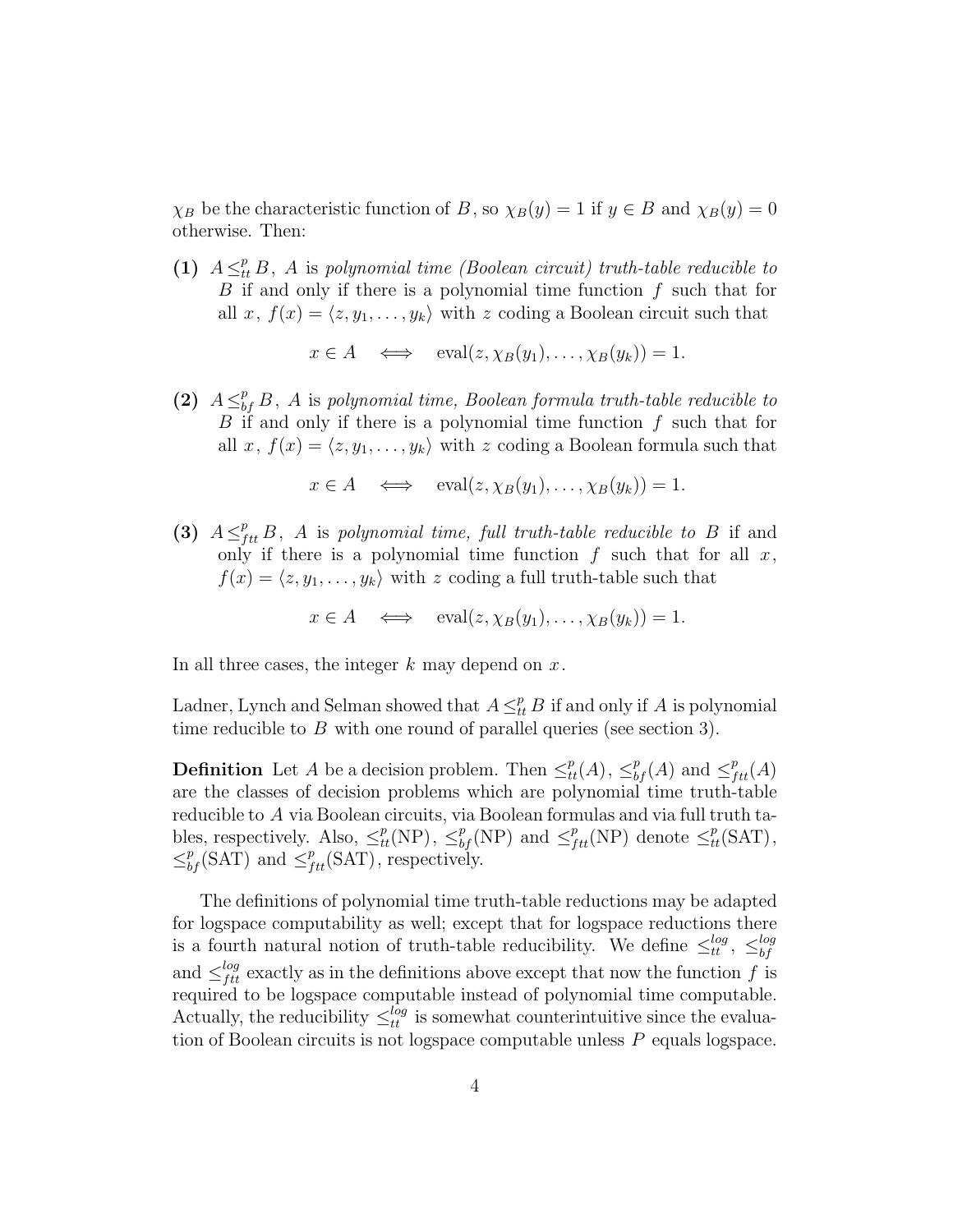For this reason, Ladner and Lynch considered a form of logspace reducibility which we shall denote  $\leq_{LL}^{log}$  which is intermediate in strength between  $\leq_{bf}^{log}$ and  $\leq_{tt}^{\log}$ . Referring to the definitions above, Ladner and Lynch called our z coding a Boolean function a 'tt-condition' and called the eval function a 'tt-condition evaluator'. For  $\leq_{LL}^{\log}$  reducibility there is no restriction on the formet of the code  $\zeta$  but eval is required to be less the computable. By the format of the code z but eval is required to be logspace computable. By the theorem of Lynch [18] that Boolean formulas can be evaluated in logspace, if  $A \leq_{bf}^{log} B$  then  $A \leq_{LL}^{log} B$ ; and by Ladner's theorem [15] that the circuit value problem is complete for P, if  $A \leq_{LL}^{\log} B$  then  $A \leq_{tt}^{\log} B$ .

It is obvious that  $\leq^p_{tt}(NP) \supseteq \leq^p_{bt}(NP) \supseteq \leq^p_{ft}(NP)$ ; complete problems for these classes are given by Köbler, Schöning and Wagner [13] and in Wagner [19]. The next theorem states that  $\leq_{t}^{p}(\text{NP})$  is actually equal to  $\leq_{p}^{p}(\text{ND})$  and the following theorem and concllenged that they are equal  $\leq_{bf}^{p}(\text{NP})$  and the following theorem and corollary show that they are equal<br> $\leq_{bf}^{log}(\text{ND}) \leq_{bf}^{log}(\text{ND}) \leq_{bf}^{log}(\text{ND}) \leq_{bf}^{log}(\text{ND})$ to all of  $\leq_{bf}^{log}(\text{NP})$ ,  $\leq_{LL}^{log}(\text{NP})$ ,  $\leq_{tt}^{log}(\text{NP})$  and  $\leq_{T}^{log}(\text{NP})$ . This theorem was independently discovered by K. Wagner.

Theorem 1  $t_t^p(NP) = \leq_{bf}^p(NP).$ 

**Proof** Let  $\Sigma$  be a finite alphabet and suppose  $C \subseteq \Sigma^*$  and  $C \leq^p_{tt} SAT$ ;<br>let f be a polynomial time function giving a truth-table reduction of C to SAT. For all  $x \in \Sigma^*$ ,  $f(x)$  codes a sequence  $\langle c, f_1(x),\ldots,f_k(x)\rangle$ ; we shall sometimes write  $c(x)$  and  $k(x)$  to make explicit that c and k are (polynomial time) functions of x. Since f is polynomial time computable,  $k(x)$  must be bounded by a polynomial  $q(n)$  where  $n = |x|$  is the length of x. Now  $SAT(y)$  is the predicate "y is satisfiable", also let  $TRU(u, y)$  be the polynomial time predicate "u codes a satisfying assignment of  $y$ "; so  $SAT(y) \leftrightarrow (\exists u \lt y) TRU(u, y)$ . Let  $B(i, x)$  be the predicate

$$
(\exists w = \langle w_1, \ldots, w_{k(x)} \rangle)
$$
 [for *i* distinct values of *j*, TRU $(w_j, f_j(x))$ ]

which asserts that there are satisfying assignments for  $\geq i$  of  $f_1(x), \ldots, f_k(x)$ . Clearly  $B \in \text{NP}$ . Let  $A(i, x)$  be the predicate

$$
(\exists w = \langle w_1, \dots, w_{k(x)} \rangle)[\text{for } i \text{ distinct values of } j, \text{TRU}(w_j, f_j(x)), \text{ and}
$$

$$
\text{eval}(c(x), \chi_{\text{TRU}}(w_1, f_1(x)), \dots, \chi_{\text{TRU}}(w_k, f_k(x))) = 1]
$$

So  $A(i, x)$  is in NP and asserts that there are satisfying assignments for i of the  $f_i(x)$ 's such that evaluating the Boolean circuit  $c(x)$  assuming that these are all the satisfying assignments yields a True result.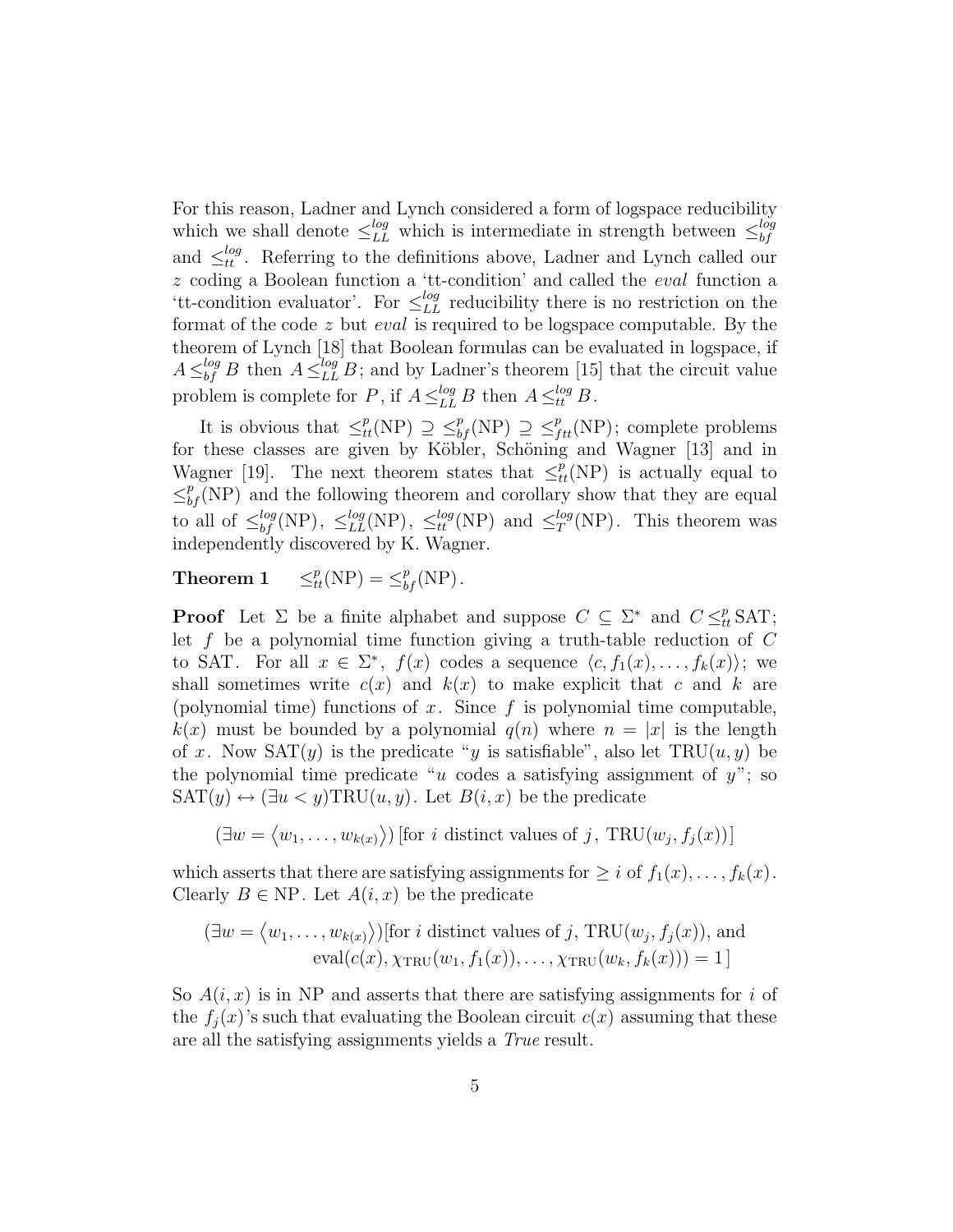Note that if  $A(i, x)$  is true then  $B(j, x)$  is true for all  $j \leq i$ . Also, if  $B(i, x)$  is true and  $B(i + 1, x)$  is false then there are exactly i distinct values of j for which  $f_j(x) \in SAT$ . Hence C can be defined by

$$
x \in C \iff (\exists i \leq k(x))(A(i,x) \land \neg B(i+1,x)).
$$

Finally we claim that this puts C in  $\leq_{bf}^{p}(SAT)$ . This is because for any x,<br> $x \in C$  if and only if the Boolean formula  $x \in C$  if and only if the Boolean formula

$$
\bigvee_{i=0}^{k(x)} (A(i,x) \wedge \neg B(i+1,x))
$$

evaluates to be True. Since SAT is NP -complete, there are polynomial time functions  $f_A$  and  $f_B$  so that  $f_A(i, x) \in SAT$  iff  $A(i, x)$  and similarly for B. Hence for any  $x, x \in C$  if and only if the Boolean formula

$$
\bigvee_{i=0}^{k(x)} (\chi_{\text{SAT}}(f_A(i,x)) \wedge \neg \chi_{\text{SAT}}(f_B(i+1,x))).
$$

evaluates to True. Since  $k(x)$  is bounded by a polynomial of the length of x, this is clearly a polynomial time, Boolean formula, truth-table reduction of C to SAT.

#### Q.E.D. Theorem  $1 \Box$

Actually the above proof gives a stronger result:

**Theorem 2** A decision problem C is in  $\leq^p_t(N)$  if and only if it is logspace<br>truth table reducible to SAT, via Poolean formulae,  $S_2 \leq^p (ND)$  caugh truth-table reducible to SAT via Boolean formulas. So  $\leq^p_{tt}(NP)$  equals  $\lt^{\log(NP)}$  $\leq_{bf}^{log}$ (NP)

**Proof** The above proof still applies; note that  $f_A$  and  $f_B$  can be picked to be logspace computable.  $\Box$ 

**Corollary 3** A decision problem C is in  $\leq_{tt}^{p} (NP)$  if and only if it is logspace Turing reducible to SAT.

**Proof** This is immediate from Theorem 2 and the theorem of Ladner and Lynch [16] that logspace Turing reducibility is identical to the logspace truthtable reducibility  $\leq_{LL}^{log}$ . In general,  $\leq_{bf}^{log}$  is weaker than  $\leq_{LL}^{log}$ , the latter is weaker than  $\leq_{tt}^{log}$ , which in turn is weaker than  $\leq_{tt}^{p}$ . It follows from Theorem 2<br>that all these podycibilities are equivalent for reductions to SAT that all these reducibilities are equivalent for reductions to SAT.  $\Box$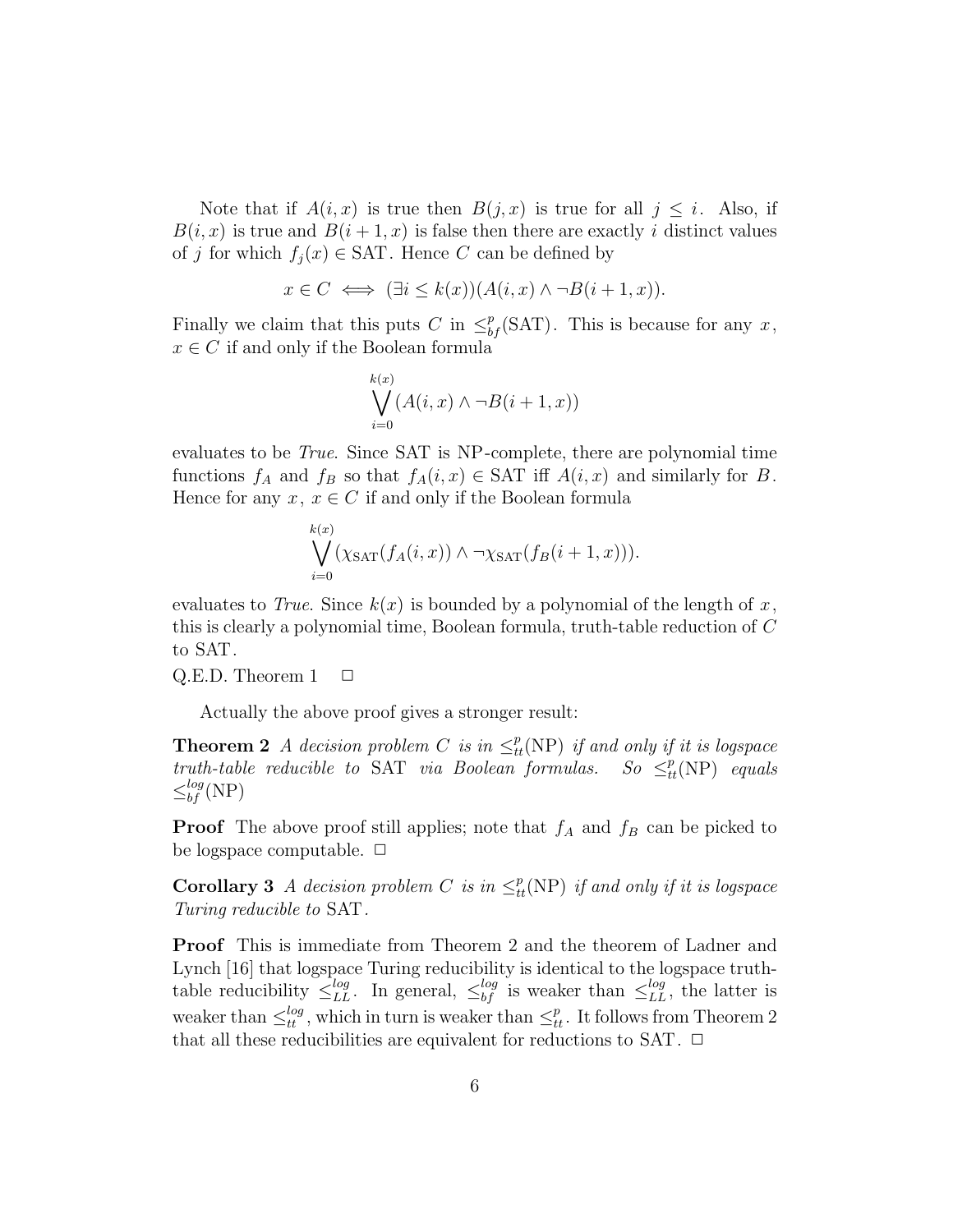**Theorem 4** Every predicate in  $\leq^p_t(NP)$  can be defined by a formula of the form form

$$
(\exists i \le p(|x|))[A(i,x) \land \neg B(i,x)]
$$

and by a formula of the form

$$
(\forall i \le q(|x|))[C(i,x) \lor \neg D(i,x)]
$$

where  $A, B, C$  and  $D$  are NP-predicates and p and q are polynomials.

**Proof** The proof of Theorem 1 proves the first part; the second part is a consequence of the fact that  $\leq^p_{tt}(NP)$  is closed under complementation.  $\Box$ 

# **2.2** A Syntactic Characterization of  $\leq^p_{tt}(NP)$

In this and the next subsection, we give alternate characterizations of the the class  $\leq_{tt}^{p}(\text{NP})$ ; these follow as easy corollaries of the above theorems.

First we provide a syntactic characterization of formulas which define predicates in  $\leq^p_t(N)$  by showing that a decision problem is in  $\leq^p_t(N)$  if and only if it is definable by a  $\Sigma_2^b \cap \Pi_2^b$ -formula in the sense of [2]. The superscript b is used to indicate that  $\Sigma_2^b$  and  $\Pi_2^b$  are classes of *formulas*; the  $\Sigma_2^b$  (respectively, the  $\Pi_2^b$ ) formulas define precisely the  $\Sigma_2^p$  (respectively, the  $\Pi_2^p$ ) predicates. Hence we shall establish that a decision problem is in  $\leq^p_{tt}(NP)$  if and only if it has a defining formula which is simultaneously and<br>curlicitly in both  $\sum^b$  and  $\Pi^b$ . (However, this is in no way intended to say explicitly in both  $\Sigma_2^b$  and  $\Pi_2^b$ . (However, this is in no way intended to say that  $\Sigma_2^p \cap \Pi_2^p = \leq^p_{tt} (NP)$ .)<br>Bugs [9] defines a first

Buss [2] defines a first-order language for bounded arithmetic where variables ranges over integers and with non-logical symbols  $0, S, +, \cdot, |x|$ ,  $\lfloor \frac{1}{2}x \rfloor$ , # and  $\leq$  where |x| equals the length of the binary representation of x and  $x \# y = 2^{|x| \cdot |y|}$ . A bounded quantifier is a quantifier of the form  $(Qx \leq t)$  where  $Q_i$  is  $\forall$  or  $\exists$  and t is a term; a sharply bounded quantifier is a bounded quantifier with the bound t of the form  $t = |s|$  for some term s. A bounded formula is a formula in which all quantifiers are bounded. The classes  $\Sigma_i^b$  and  $\Pi_i^b$  are classes of bounded formulas defined by counting<br>elternations of (bounded) quantifiers ignoring the sharply bounded once alternations of (bounded) quantifiers, ignoring the sharply bounded ones. The formulas in the class  $\Sigma_i^b$  or  $\Pi_i^b$  define precisely the predicates in the is the polynomial time biometer  $\Sigma_i^p$  or  $\Pi_i^b$  reconotively. The class *i*-th level of the polynomial time hierarchy  $\Sigma_i^p$  or  $\Pi_i^b$ , respectively. The class  $\Sigma^b \cap \Pi^b$  has already been studied by Buss [3] who showed that it is the  $\Sigma_2^b \cap \Pi_2^b$  has already been studied by Buss [3] who showed that it is the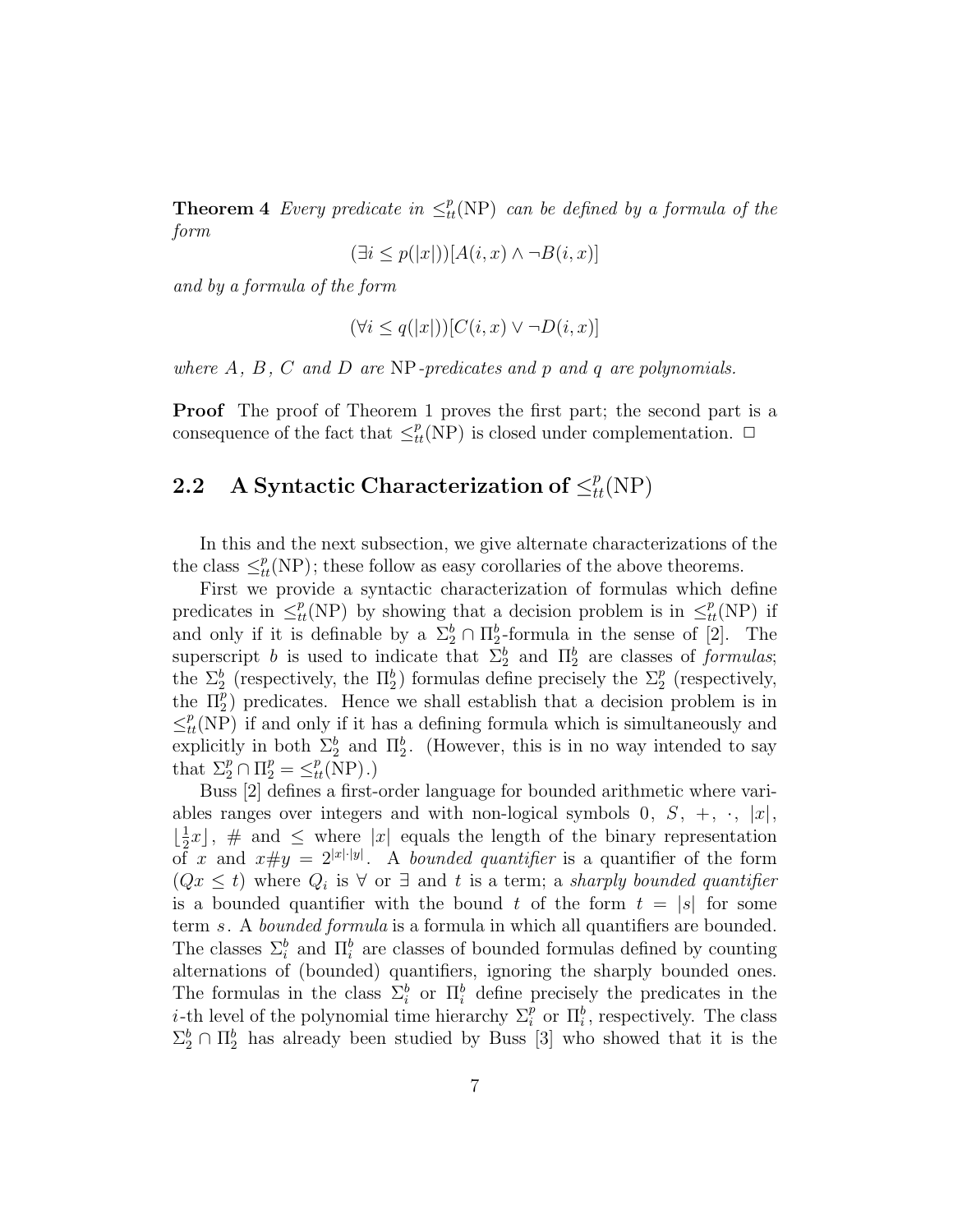largest class of formulas for which  $S_2^1$  is known to prove PIND (polynomialor length-induction).

For the reader who has not studied bounded arithmetic, we provide some alternate, essentially equivalent definitions:

**Alternate Definitions:** A sharply bounded quantifier is a quantifier of the form  $(\forall y \leq p(|\vec{x}|))$  or  $(\exists y \leq p(|\vec{x}|))$  for p a polynomial and  $|\vec{x}|$  the the total length of the binary representations of  $\vec{x}$ . An NP-formula is a formula which defines a predicate in NP.  $\Sigma_2^b \cap \Pi_2^b$  is the smallest class of formulas which contains all NP -formulas, is closed under the Boolean operations of negation  $(\neg)$ , conjunction  $(\wedge)$  and disjunction  $(\vee)$  and is closed under sharply bounded quantification.

**Theorem 5** The class  $\leq_t^p (NP)$  is equal to the class of predicates definable by  $\sum_b^b$   $\cap$   $\Pi^b$  formulas  $\Sigma_2^b \cap \Pi_2^b$  formulas.

**Proof** Theorem 4 states that every predicate in  $\leq_t^p (NP)$  can be expressed<br>by a formula of the form by a formula of the form

$$
(\exists i \le p(|x|)) [A(i,x) \land \neg B(i+1,x)]
$$

where A and B define NP predicates. This is clearly a  $\Sigma_2^b \cap \Pi_2^b$  formula. For the converse, it is easy to prove by induction on the complexity of formulas that every  $\Sigma_2^b \cap \Pi_2^b$  formula  $C(x)$  is equivalent to a formula of the form

$$
(Q_1y_1 \leq p(|x|))(Q_2y_2 \leq p(|x|)) \cdots (Q_ky_k \leq p(|x|))\Psi
$$

where p is a polynomial and  $\Psi$  is a Boolean combination of NP formulas. Since SAT is NP-complete we may assume that  $\Psi$  is a Boolean combination of formulas of the form  $SAT(f(x, \vec{y}))$  with f a polynomial time computable function. To give a truth-table reduction of  $\{x : C(x)\}\)$  to SAT we just express  $C(x)$  as a Boolean formula

$$
\bigvee_{y_1=0}^{p(|x|)} \bigvee_{y_2=0}^{p(|x|)} \cdots \bigvee_{y_k=0}^{p(|x|)} \Psi
$$

where  $\mathsf{W}$  denotes a  $\mathsf{V}$  or a  $\mathsf{A}$  depending on whether  $Q_i$  is  $\exists$  or  $\forall$ . Clearly this Boolean formula is obtainable as a function of x in polynomial time.  $\Box$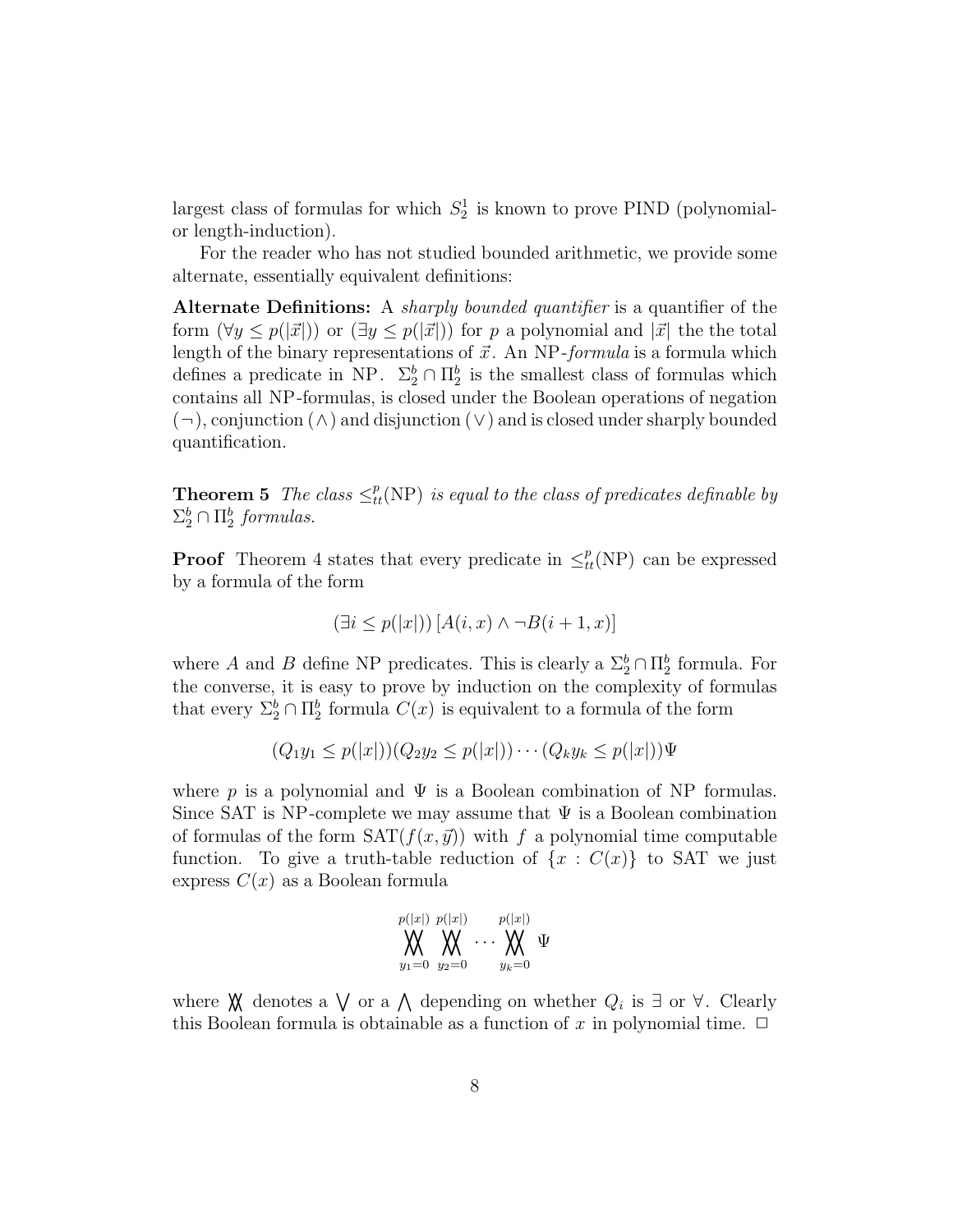Cai and Hemachandra [7] define a hierarchy of sets denoted  $\Sigma_k^L$ ,  $\Pi_k^L$  for  $k \geq 0$ . They defined these sets in terms of Turing machine computation:  $k \geq 0$ . They defined these sets in terms of Turing machine computation: a predicate is in  $\Sigma_k^L$  (or  $\Pi_k^L$ ) if it is recognized by a Turing machine which<br>has k loging alternation blocks beginning with an existential (universal has k logtime alternation blocks beginning with an existential (universal, respectively) block and followed by a polynomial time alternation block which may be existential on some inputs and universal on other inputs. It is readily seen that the following syntactic definition is equivalent:

**Definition** Let  $\Sigma$  be an alphabet. A predicate  $A \subseteq \Sigma^*$  is in  $\Sigma_k^L$  if and only if A can be defined as the set of  $x \in \Sigma^*$  such that if A can be defined as the set of  $x \in \Sigma^*$  such that

$$
(\exists y_1 \le p_1(|x|))(\forall y_2 \le p_2(|x|)) \cdots (Q_k y_k \le p_k(|x|))
$$

$$
[(R(x, \vec{y}) \to B(x, \vec{y})) \land (\neg R(x, \vec{y}) \to C(x, \vec{y}))]
$$

where  $Q_k$  is  $\exists$  or  $\forall$  depending on whether k is odd or even, R is a polynomial time predicate, B is an NP predicate and C is a co-NP predicate. A is a  $\Pi_{k}^{L}$ predicate if and only if the complement of A is a  $\Sigma_k^L$  predicate.

Cai and Hemachandra left open the question of whether this hierarchy is proper; in fact, it collapses by the second level:

**Theorem 6**  $\Sigma_k^L = \Pi_k^L = \Sigma_2^L = \Pi_2^L = \leq^p_{tt}(\text{NP})$  for all  $k \geq 2$ .

**Proof** Clearly  $\Sigma_k^L$  and  $\Pi_k^L$  have  $\Sigma_2^b \cap \Pi_2^b$  definitions. Hence  $\Sigma_k^L$  and  $\Pi_k^L$  are subsets of  $\langle P(N) \rangle$ . Eurthermore, we claim that any  $C \subset \langle P(N) \rangle$  is in  $\Sigma_k^L$ subsets of  $\leq^p_t(NP)$ . Furthermore, we claim that any  $C \in \leq^p_t(NP)$  is in  $\Sigma^L_2$ . By Theorem 4, C is defined by a formula

$$
(\exists i \le p(|x|))(A(i,x) \land \neg B(i,x))
$$

with  $A, B \in \mathbb{NP}$ . So C can be defined by

$$
(\exists i \le p(|x|))(\forall j \le 1)[(j = 0 \to A(i, x)) \land (j \neq 0 \to \neg B(i, x))].
$$

Hence C is in  $\Sigma_2^L$ . Since  $\leq^p_{tt}(NP)$  is closed under complementation,  $\leq^p_{tt}(NP)$ is also a subset of  $\Pi_2^L$  and we are done.  $\Box$ 

# **2.3** Another Characterization of  $\leq^p_{tt}(\text{NP})$

Krentel [14] defines  $P<sup>SAT</sup>[O(\log n)]$  to be the set of predicates recognizable in polynomial time with an oracle for SAT with the restriction that SAT may be queried only  $O(\log n)$  times on inputs of length n.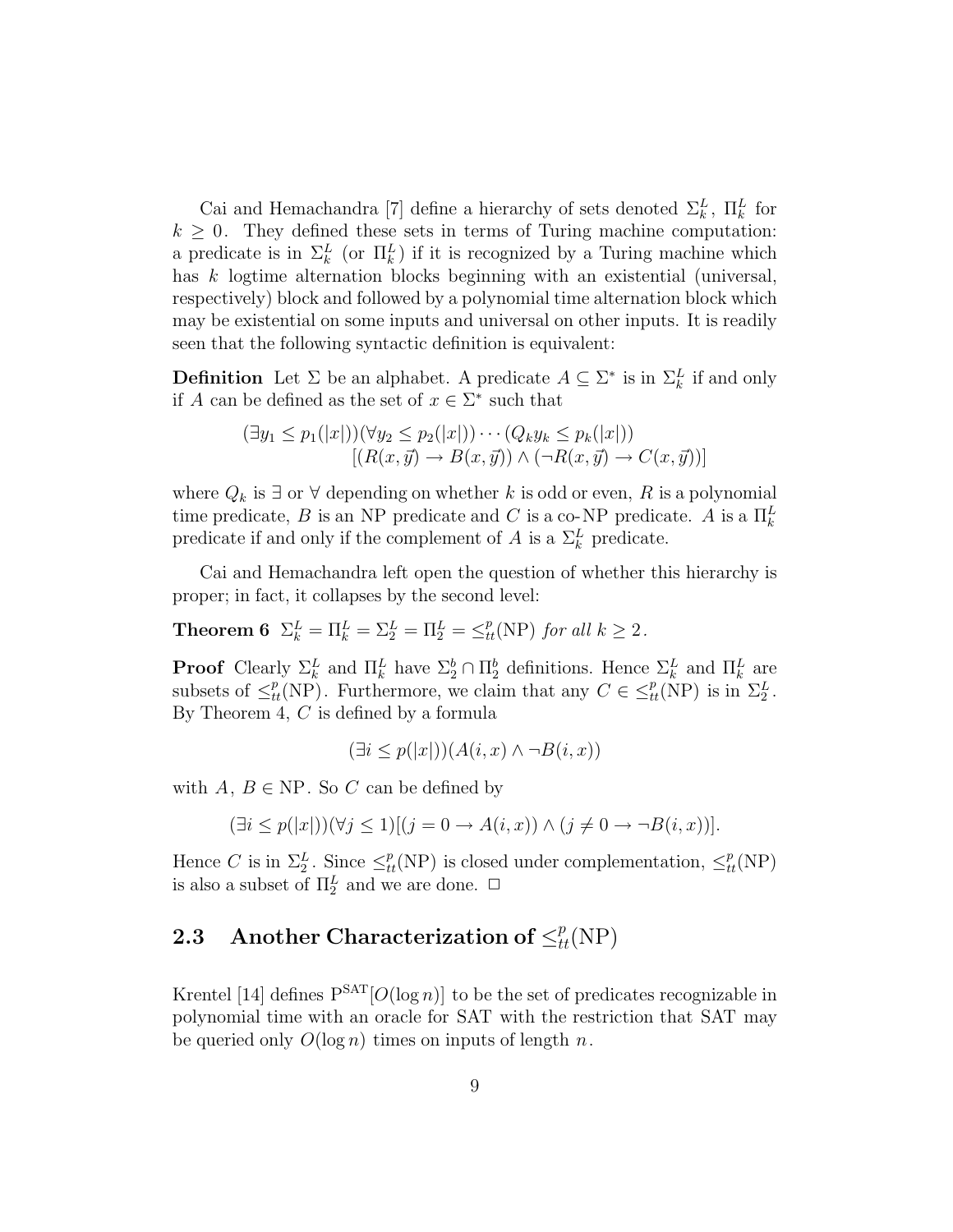**Theorem 7**  $P^{SAT}[O(\log n)] = \leq_t^p (NP)$ .

This theorem is well-known but we include its proof for the sake of completeness. Hemachandra [11] has already established the harder  $(2)$  direction; we first found the proof using ideas from Beigel [1]. The method of proof is also used in section 4.

**Proof**  $\subseteq$ : Suppose  $A \in \mathbb{P}^{\text{SAT}}[O(\log n)]$  and A is recognized by Turing machine  $M<sup>SAT</sup>$  in polynomial time with only  $O(\log n)$  queries. Because of the restriction on the number of queries there are only polynomially many possible queries for a given input  $x$  to  $M$  (regardless of what the answers to the queries may be). This is because there are only polynomially many possible answers of  $O(\log n)$  queries during the execution of  $M^{\Omega}(x)$  for an arbitrary oracle  $\Omega$ . This makes it possible to give a polynomial time truth-table reduction of A to SAT: given x, compute all potential queries of  $M^{\Omega}(x)$ , then write out a Boolean circuit which gives the value  $M<sup>SAT</sup>(x)$  in terms of the answers to the queries to SAT.

 $\supseteq$ : Let C be in  $\leq^p_{tt}(NP)$  and let  $A(i, x)$  and  $B(i, x)$  be as in the proof of Theorem 1, so that, for all  $x$ ,

$$
x \in C \iff (\exists i \leq k(x))[A(i,x) \land \neg B(i+1,x)].
$$

Let  $A^*(i, x)$  be  $A(i, x) \vee B(i + 1, x)$ ; clearly  $A^*$  is an NP predicate and, by the definitions of  $A(i, x)$  and  $B(i, x)$ ,

$$
x \in C \iff (\exists i \leq k(x))[A^*(i,x) \land \neg B(i+1,x)].
$$

Now note that for all i,  $B(i + 1, x)$  implies  $A^*(i, x)$  and  $A^*(i, x)$  implies  $B(i, x)$ . So consider the sequence of NP predicates

$$
A^*(0, x), B(1, x), A^*(1, x), B(2, x), \ldots, A^*(k(x), x), B(k(x) + 1, x)
$$

where each predicate is implied by the next. Of course  $B(k(x) + 1, x)$  must be false; if we knew which NP predicate in the sequence is the first false one, then we would know if  $x \in C$ . This is because if  $A^*(i, x)$  is true and  $B(i + 1, x)$  is false then  $x \in C$  whereas if  $B(i, x)$  is true and  $A^*(i, x)$  is false then  $x \notin C$ . But it is easy to see that a binary search can be used to find the first false predicate in polynomial time with  $O(\log n)$  queries to SAT.  $\Box$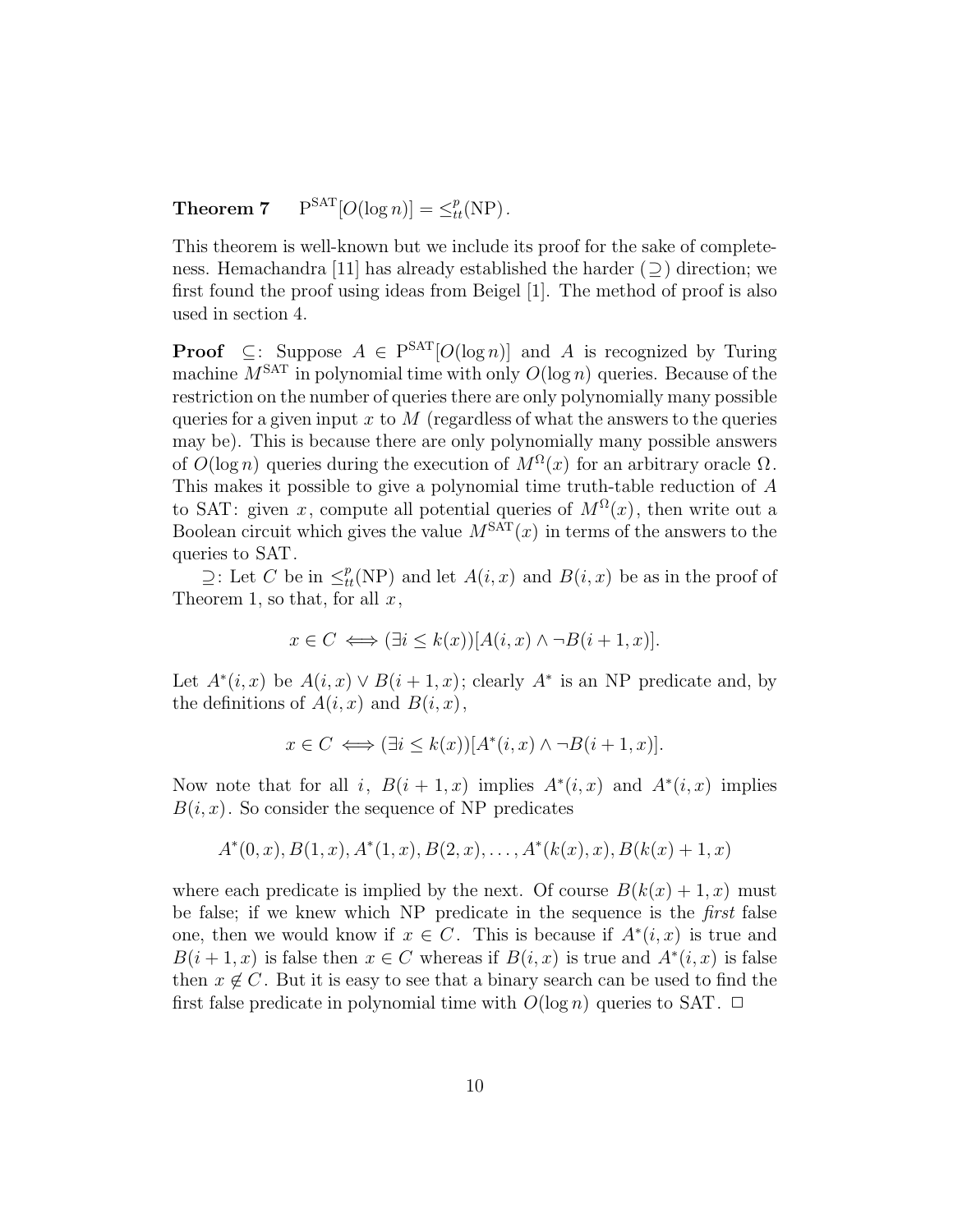The above method of proof is essentially equivalent to, although cruder than, Beigel's proof that  $k$  parallel queries to SAT are polynomial time equivalent to  $2^k$  serial queries to SAT; his proof used "mind-changes". The crucial idea here is the use of a descending sequence of NP predicates; this idea has been exploited to give a definition of an infinite difference hierarchy over NP in  $|4|$ .

**Definition** Let A and B be predicates. A function f is a normalized truth-table reduction of A to B if and only if for all x,  $f(x) = \langle y_1, \ldots, y_{k(x)} \rangle$ so that  $\chi_B(y_i) \geq \chi_B(y_{i+1})$  for all i and so that  $x \in A$  if and only if an odd number of the  $y_i$ 's are in B.

**Theorem 8** A predicate A is in  $\leq^p_t(N)$  if and only if there is a polynomial<br>time normalized truth table reduction of A to SAT time, normalized truth-table reduction of A to SAT.

The theorem is immediate from the proofs of Theorems 1 and 7. The fact that 'odd' rather than 'even' is used in the definition of normalized truthtable reductions is unimportant since  $f$  could be modified to prepend a  $y_0 \in B$  to each sequence. Normalized truth-table reductions have already been studied by Wagner [19] under the name 'truth-table Hausdorf reductions' and Theorem 8 is also a direct consequence of Theorem 2 and a theorem of Wagner's that  $\leq_{bf}^{p}(NP)$  equals the set of predidates which are polynomial<br>time truth table Hausdorf reducible to an NP set time, truth-table Hausdorf reducible to an NP set.

### **3 Multiple Rounds of Parallel Queries**

Ladner, Lynch and Selman [17] proved that  $\leq_{tt}^{p}(NP)$  contains precisely those decision problems  $A(x)$  which are recognized by a polynomial time Turing machine which is allowed one round of parallel queries to SAT. By a round of parallel queries to SAT we mean that the Turing machine writes a set of strings separated by delimiters on a query tape and then invokes an oracle for SAT; the oracle returns a string of Yes/No answers on an answer tape which specify membership of each query string in SAT.

A crucial feature of the notion of allowing one round of parallel queries to SAT is that all the queries must be formulated before any answers are known. This leads naturally to the question of whether two (say) rounds of queries to SAT are more powerful than one. For instance, in two rounds the Turing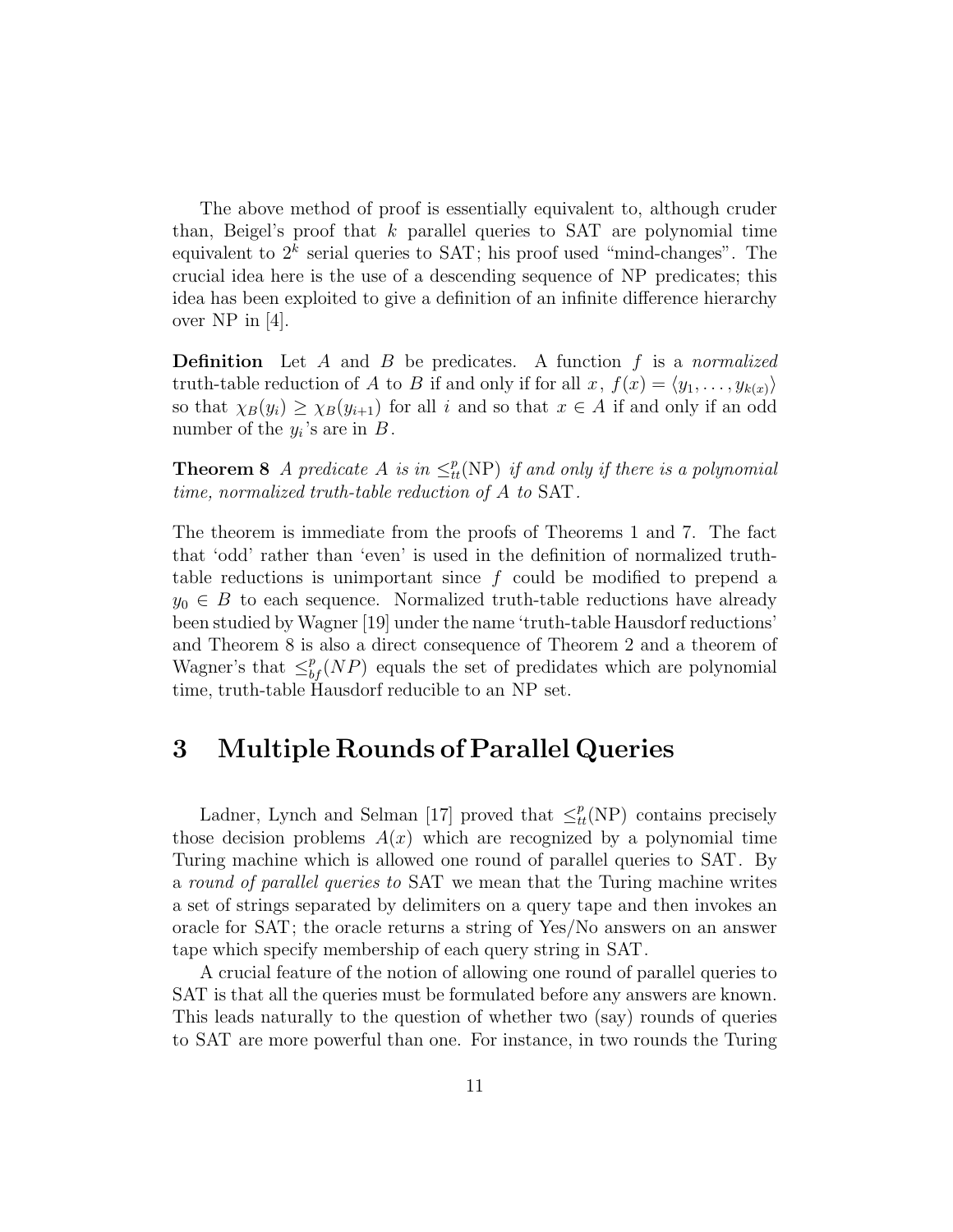machine could ask polynomially many queries to SAT in parallel and then use the answers to construct a further query to SAT. One's initial impression is that this may provide more computational power; however, we prove below the somewhat surprising result that, for polynomial time Turing machines, a constant number of rounds of parallel queries to SAT can be reduced to one round of parallel queries.

**Theorem 9** Let  $k \geq 1$ . If  $A(x)$  is a decision problem recognized by a Turing machine M which runs in polynomial time and makes k rounds of parallel queries to SAT, then  $A(x)$  is in  $\leq^p_t(NP)$ , i.e.,  $A(x)$  is polynomial time<br>truth table reducible to SAT truth-table reducible to SAT.

The idea of the proof of Theorem 9 is very similar to the proof of Theorem 1.

**Proof** Fix k, an integer  $\geq 1$ . Let us assume that  $M(x)$  always asks  $p(n)$  or fewer queries in a given round, where  $n = |x|$  and p is a polynomial. Recall that TRU $(x, y)$  is the predicate "x is a satisfying assignment for y". A k-tuple of integers is a sequence  $\vec{r} = \langle r_1, \ldots, r_k \rangle$  of integers. We order the ktuples lexicographically so  $\vec{r} \prec \vec{s}$  iff for some i,  $r_i \prec s_i$  and  $(\forall j \prec i)(r_j = s_j)$ .

If  $\vec{w} = \langle w_1,\ldots,w_\ell\rangle$  is a sequence of truth assignments, we define  $M^{\vec{w}}$  to be the polynomial time Turing machine which runs as follows: on input  $x$ ,  $M^{\vec{w}}$  runs like M, except when a query state is entered  $M^{\vec{w}}$  does not invoke an oracle for SAT but instead, for each query  $y$ , checks if there is some member  $w_i$  of  $\vec{w}$  such that TRU( $w_i, y$ ) is satisfied. If so,  $M^{\vec{w}}$  acts as if the oracle had answered "Yes,  $y \in SAT$ "; in this case we say that  $M^{\vec{w}}$  sees y satisfied. Otherwise, of course,  $M^{\vec{w}}$  acts as if the oracle had answered "No,  $y \notin SAT$ ". Note that  $M^{\vec{w}}(x)$  is polynomial time in both x and  $\vec{w}$ .

Now let  $\vec{r}(\vec{w}, x) = \langle r_1(\vec{w}, x), \ldots, r_k(\vec{w}, x) \rangle$  be defined so that  $r_i(\vec{w}, x)$  is equal to the number of queries y that  $M^{\vec{w}}(x)$  sees satisfied in the j-th round of parallel queries to SAT. In other words,  $r_i(\vec{w}, x)$  is equal to the number of queries y asked in the j-th round of  $M^{\vec{w}}(x)$  which are satisfied by some member of  $\vec{w}$ . Clearly  $\vec{r}(\vec{w}, x)$  is a polynomial time function of x and  $\vec{w}$ . We can express membership in  $C$  by:

$$
x \in C \leftrightarrow \exists \vec{s} = \langle s_1, \dots, s_k \rangle (\exists \vec{w} [M^{\vec{w}}(x) \text{ accepts } \land \vec{s} = \vec{r}(\vec{w}, x)] \land \land \neg \exists \vec{v} (\vec{s} \prec \vec{r}(\vec{v}, x))).
$$

Note that the quantifiers  $\exists \vec{w}$  and  $\exists \vec{v}$  may be polynomially bounded since  $M(x)$  can make only  $(p(n))^k$  total queries and hence, for instance,  $\vec{w}$  can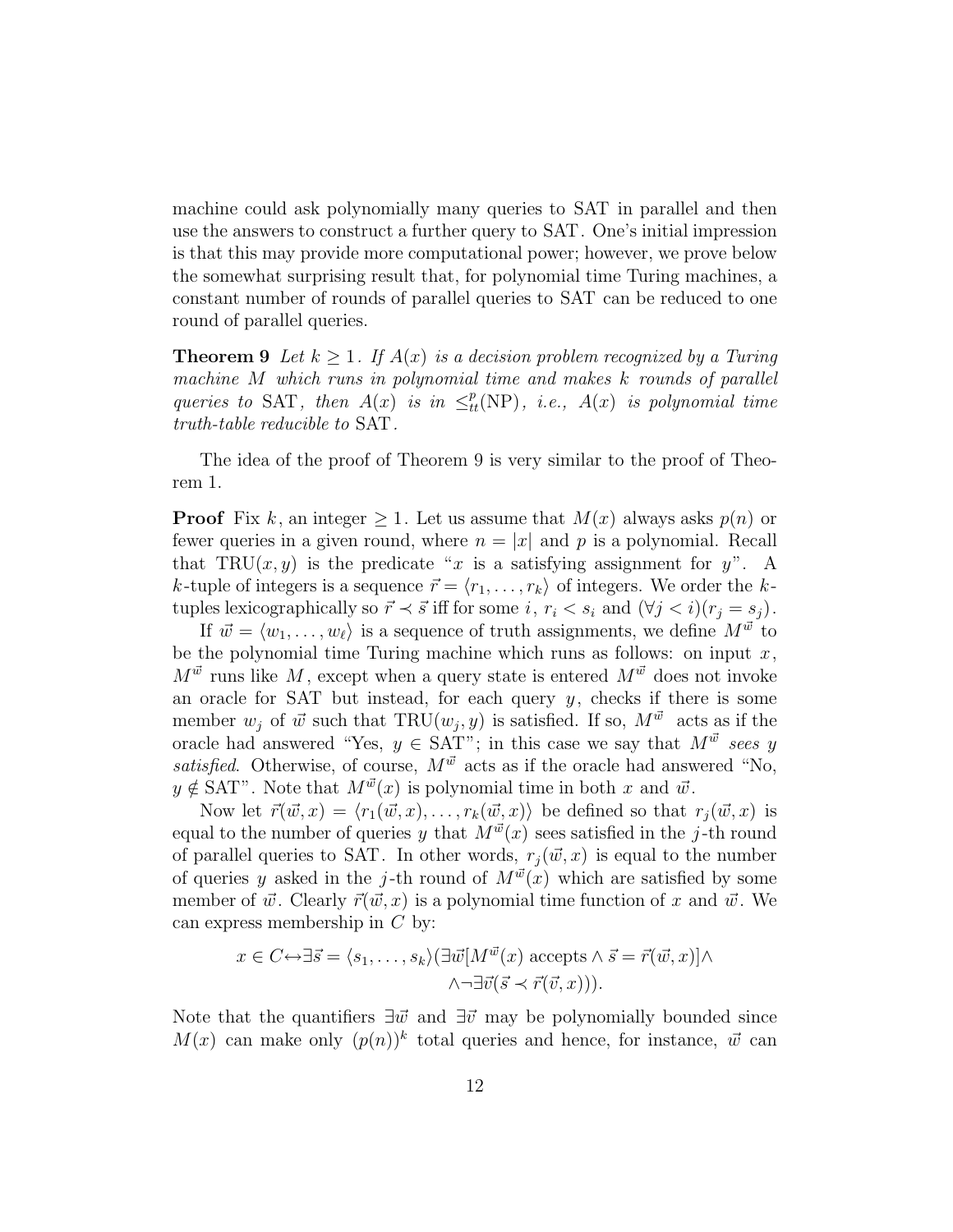be assumed to be of the form  $\langle w_1,\ldots,w_\ell\rangle$  with  $\ell \leq (p(n))^k$  and with each  $w_j$  of length less that the total runtime of  $M(x)$ . Thus the two predicates inside the expression for  $x \in C$  of the forms  $\exists \vec{w}(\cdots)$  and  $\exists \vec{v}(\cdots)$  are in NP. Also note the values  $s_i$  may be restricted to be  $\leq p(n)$  so the  $\exists \vec{s}$  quantifier is sharply bounded. Thus by Theorem 5, C is in  $\leq^p_{tt}(\text{NP})$ . (We could avoid the use of Theorem 5 by directly expanding the  $\exists \vec{s}$  quantifier as a disjunction the use of Theorem 5 by directly expanding the  $\exists \vec{s}$  quantifier as a disjunction and thereby express  $x \in C$  as a polynomial size Boolean formula involving instances of SAT.)  $\Box$ 

Finally, note that the k in Theorem 9 must be constant. If  $k$  is unrestricted we get all of  $\Delta_2^p$ , the class of predicates polynomial time Turing reducible to NP. However, we can let  $k$  vary a little if we bound severely the number of parallel queries to SAT allowed in a round. Indeed, if  $M(x)$  makes  $f_j(x)$  queries in the j-th round and if, for all  $x$ ,  $\sum \log(f_j(x) + 1) = O(\log n)$ , or equivalently, if  $\prod (f_j(x) + 1) = n^{O(1)}$ , then M recognizes a predicate in  $\leq_{tt}^{p}(\text{NP})$ . This fact has the ⊆-inclusion of Theorem 7 as a special case with  $k = O(\log n)$  and  $f = O(1)$  $k = O(\log n)$  and  $f_j = O(1)$ .

### **4 Separation Results**

It is obvious that  $\leq^p_t(N)$  includes NP and is a subset of  $\Delta^p = \leq^p_T(N)$ ;<br>the subset of course open whether these three classes are distinct since if so then it is of course open whether these three classes are distinct since, if so, then  $P \neq NP$ . It is thus natural to ask whether these classes are distinct in relativized worlds.

There are some related prior results for the Boolean (or difference) hierarchy over NP. The difference hierarchy was defined in an abstract setting by Hausdorff [10] and the Boolean hierarchy over NP has been extensively studied by a number of researchers [22, 8, 13, 5, 6]. Cai and Hemachandra [8] showed that there are oracles relative to which the Boolean hierarchy over has infinitely many levels, and oracles relative to which the Boolean hierarchy extends exactly k levels, with PSPACE collapsing to the  $(k+1)$ -st level. We extend these results by showing that in relativized worlds where the Boolean hierarchy over NP has infinitely many levels, the condition of  $\leq^p_t(NP^A)$  being<br>caush to  $\leq^p_t(NP^A)$  may be relativized either way. However, we do not know if equal to  $\leq^p_T(NP^A)$  may be relativized either way. However, we do not know if<br>there exists an oracle which separates  $\leq^p_t(NP^A)$  and  $\leq^p_T(NP^A)$  and collapses<br>the Boolean biggraphy over NP. Booll that  $NP(i)$  is the the Boolean hierarchy over NP. Recall that  $NP(i)$  is the *i*-th level of the Boolean hierarchy over NP.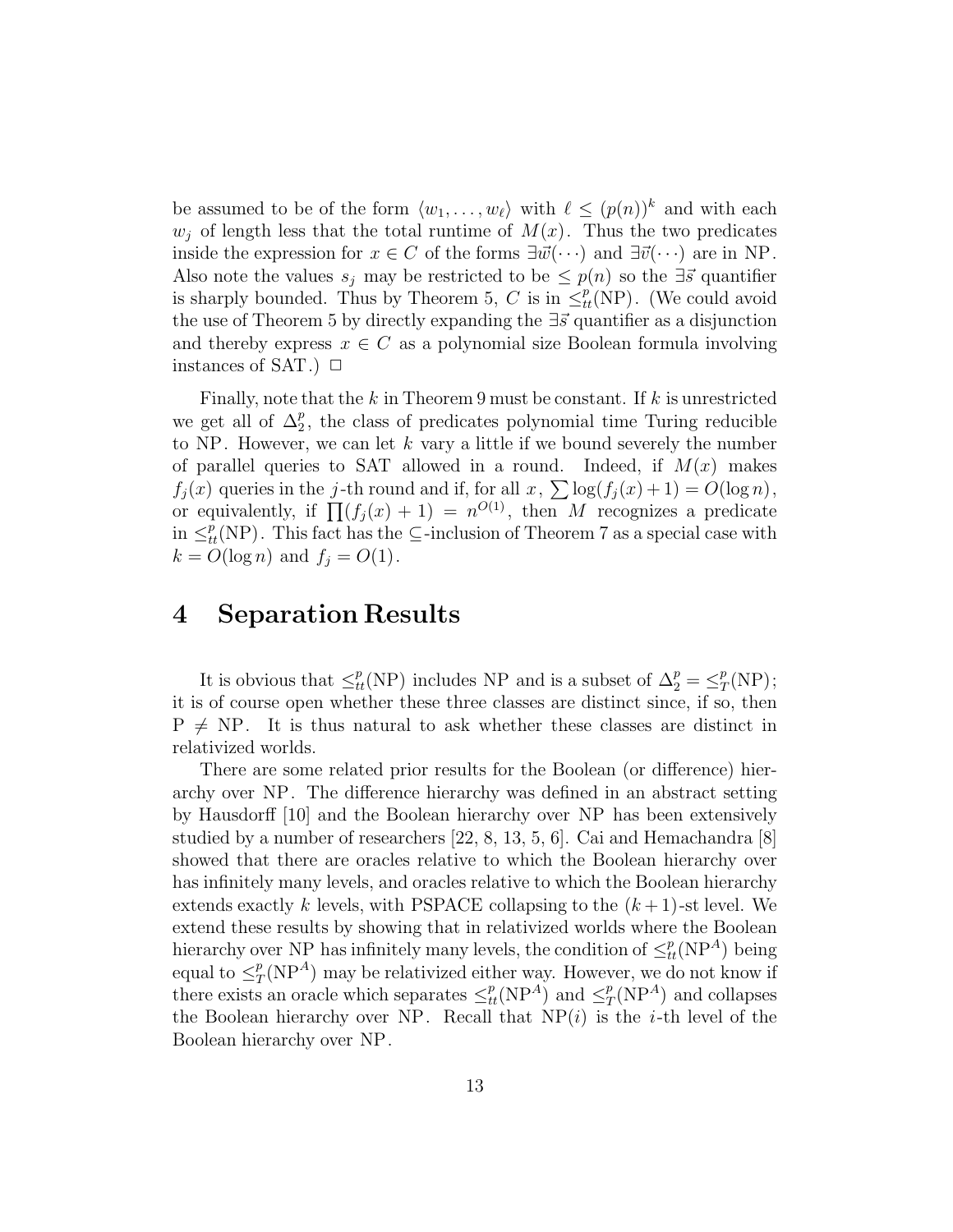**Theorem 10** There is a recursive oracle A such that for all  $i \geq 1$ ,  $NP^{A}(i) \neq$  $NP<sup>A</sup>(i + 1)$  while  $PSPACE<sup>A</sup> = \leq_t^p (NP<sup>A</sup>)$ .

**Proof** Let  $S^A$  be a set many-one complete for  $NP^A$  under logspace reductions. To obtain a set A with  $PSPACE^A = \leq^p_t(S^A)$ , we can modify the construction in [8] of an oracle A which concretes the finite levels of the Bool. construction in [8] of an oracle A which separates the finite levels of the Boolean hierarchy as follows: spread out the "blocks" used in that construction and intersperse a coding of a set  $U$  which is  $PSPACE<sup>A</sup>$ -complete, ensuring that for each  $y$  of length  $i$ ,

$$
y \in U \leftrightarrow (\exists z)(i^3 - i + 1 \le |z| \le i^3 \text{ and } yz \in A) \text{ and}
$$
  
the minimum length of such a z is odd.)

We omit the details which are similar to the proof in [8] of an oracle which separates the first k levels of the Boolean hierarchy and collapses PSPACE to the k-th level.  $\Box$ 

An oracle A is a subset of  $\{0,1\}^*$ ; if  $\sigma \in A$ , then  $|\sigma|$  is the length of  $\sigma$ and  $\sigma_i$  denotes the *i*-th symbol in the string  $\sigma$ . Following Goldsmith and Joseph [9], define a relativized Boolean formula to be of the form

$$
\Phi^A = \phi(x_1, \dots, x_n) \land \left(\bigwedge_{1 \leq i \leq m} \rho_i \in A\right) \land \left(\bigwedge_{1 \leq i \leq k} \tau_i \notin A\right)
$$

where  $\phi$  is in conjunctive normal form and each  $\rho_i$  and  $\tau_i$  is a concatenation of the form  $z_1z_2 \cdots z_r$  with each  $z_j$  a literal  $x_j$  or  $\overline{x}_j$ . A truth assignment  $\alpha$ is a mapping from  $\{x_i : 0 < i\}$  to  $\{0,1\}$  where  $\alpha(x_i) = 1$  iff  $x_i$  is assigned truth value "True". Given an oracle  $A \subset \{0,1\}^*$  we define the truth value of  $\Phi^A$  under a truth assignment in the obvious way by interpreting  $z_1 \cdots z_r \in A$ as meaning  $\alpha(z_1)\cdots\alpha(z_r) \in A$ . Now define SAT<sup>A</sup> to be the set of satisfiable relativized Boolean formulas. It was shown by Goldsmith and Joseph that  $SAT<sup>A</sup>$  is many-one complete for  $NP<sup>A</sup>$  for all A. We say that a truth assigment  $\alpha$  satisfying  $\Phi^A$  above is *odd* iff  $\alpha(x_n) = 1$ . Let ODDMAXSAT<sup>A</sup> be the set of satisfiable relativized Boolean formulas whose maximum satisfying assignment is odd; ODDMAXSAT<sup>A</sup> is evidently in  $\leq^p_T(NP^A)$ .<br>Listant the notion of relativized Boolean formula it is r

Using the notion of relativized Boolean formula, it is possible to extend Theorems 1-9 to relativized computation. By the relativized version of Theorem 8, we have that a set B is  $\leq^p_t(SAT^A)$  if and only if there is a normalized truth-table reduction of  $B$  to  $SAT<sup>A</sup>$ ; ie, if and only if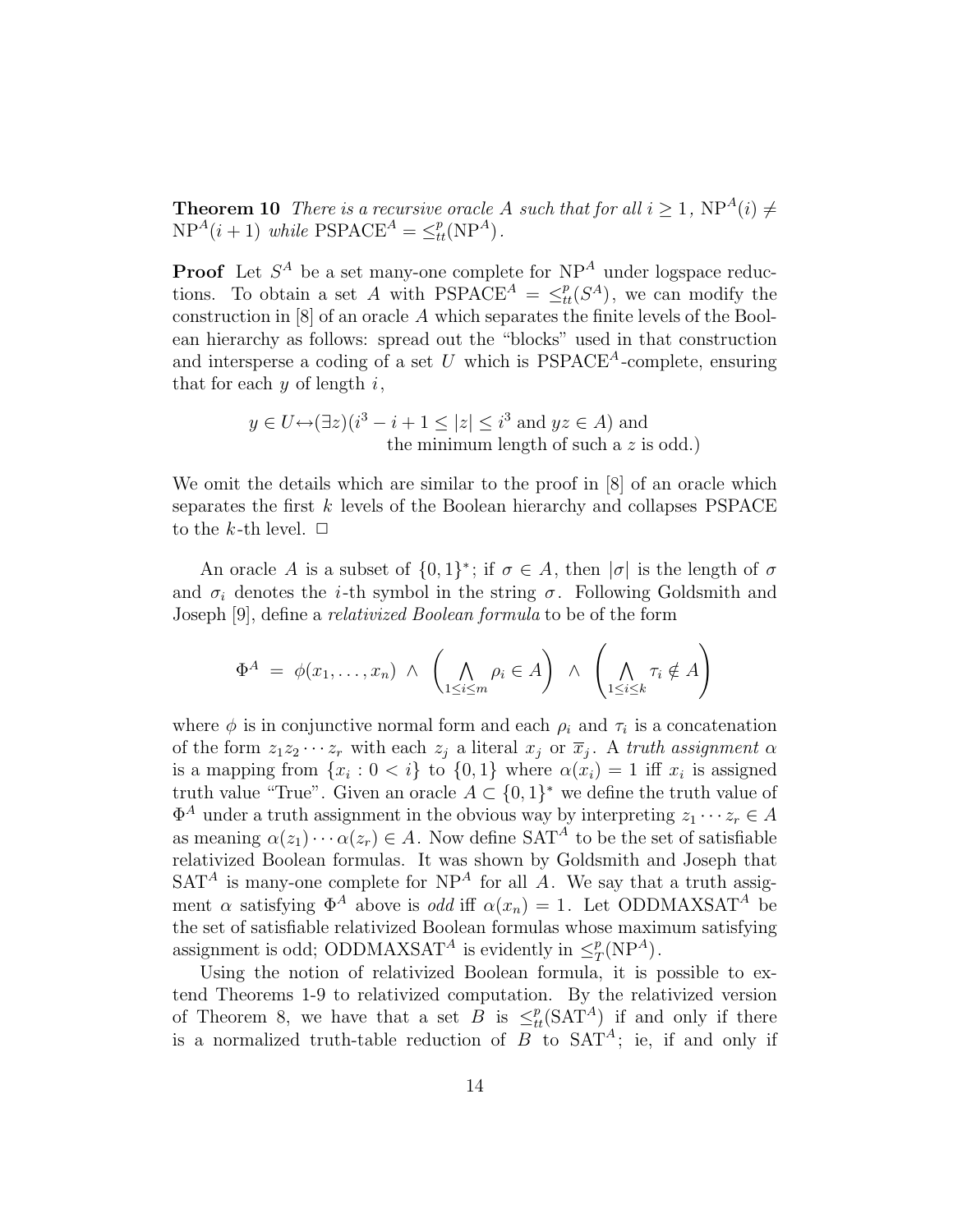there is a polynomial time computable function  $f$  such that for each  $x$ ,  $f(x) = \langle y_1, \ldots, y_{n(x)} \rangle$  where each  $y_j$  encodes a relativized Boolean formula and  $\chi_{\text{SAT}^A}(y_1) \geq \chi_{\text{SAT}^A}(y_2) \geq \cdots \geq \chi_{\text{SAT}^A}(y_{n(x)})$  and

$$
x \in B \leftrightarrow |\{j : y_j \in \text{SAT}^A\}| \text{ is odd.}
$$

**Theorem 11** There is a recursive oracle A such that for all  $i \geq 1$ ,  $NP^{A}(i) \neq$  $NP<sup>A</sup>(i + 1)$  and  $\leq^p_{tt}(NP^A) \neq \leq^p_T(NP^A)$ .

**Proof** We will construct an oracle  $A$  such that ODDMAXSAT<sup> $A$ </sup> is in  $\leq^p_T(NP^A)$  but not in  $\leq^p_t(NP^A)$ . The steps in our construction can be in-<br>terms and with these of the Cai Hemachardra construction to ensure that terspersed with those of the Cai-Hemachandra construction to ensure that  $NP<sup>A</sup>(i) \neq NP<sup>A</sup>(i + 1)$  for all i. The latter details are omitted.

Let  ${T_i}_{i\in\mathbb{N}}$  be an enumeration of all polynomial time transducers computing a function  $f_i$  such that for each  $x$ ,  $f_i(x) = \langle y_1, \ldots, y_{n(x)} \rangle$  where each  $y_i$  encodes a relativized Boolean formula. We shall construct the oracle A so that none of the functions  $f_i$  is a normalized truth-table reduction of ODDMAXSAT<sup>A</sup> to SAT<sup>A</sup>.

Let each  $T_i$  compute  $f_i$  with polynomial time bound  $p_i(n)$ ; without loss of generality,  $p_i(n) \geq n$ . Let  $\Sigma = \{0, 1\}$ ; so  $\Sigma^n$  is the set of all strings of 0's and 1's of length n. For each n, let  $\Phi_n$  be the relativized Boolean formula

$$
\Phi_n = (x_1 \vee \neg x_1) \wedge x_1 x_2 \cdots x_n \in A
$$

clearly there is a polynomial  $t(n)$  such that  $\Phi_n$  has length  $\leq t(n)$ . The set A will be constructed in stages;  $A_s$  will be the set constructed at stage s and A will be the union of the  $A_s$ 's. At each stage s, we will select a length  $n = n_s$  and form  $A_s$  by adding strings of length n to  $A_{s-1}$ ; no strings are ever removed from  $A$ . During stage s there will be a set  $S$  of strings available for addition to A. Our construction will maintain the condition that there will always be both even and odd strings available which are lexicographically larger than any string already in  $A$ . The goal at stage s is to use  $\Phi_n$  to witness the fact that  $f_{s-1}$  will not be a normalized truth-table reduction of ODDMAXSAT<sup>A</sup> to SAT<sup>A</sup>. For any oracle B define  $h_B$  so that if  $f_{s-1}(\Phi_n) = \langle y_1, \ldots, y_k \rangle$ , then  $h_B(\Phi_n) = \left| \{ j : y_j \in \text{SAT}^B \} \right| \mod 2$ ; thus a normalized truth-table reduction  $f_s$  to SAT<sup>B</sup> causes  $\Phi^n$  to be accepted iff  $h_B(\Phi_n) = 1$ . Our goal at stage s is to arrange that  $\Phi_n \in \text{ODDMAXSAT}^A$  iff  $h_A(\Phi_n)=0.$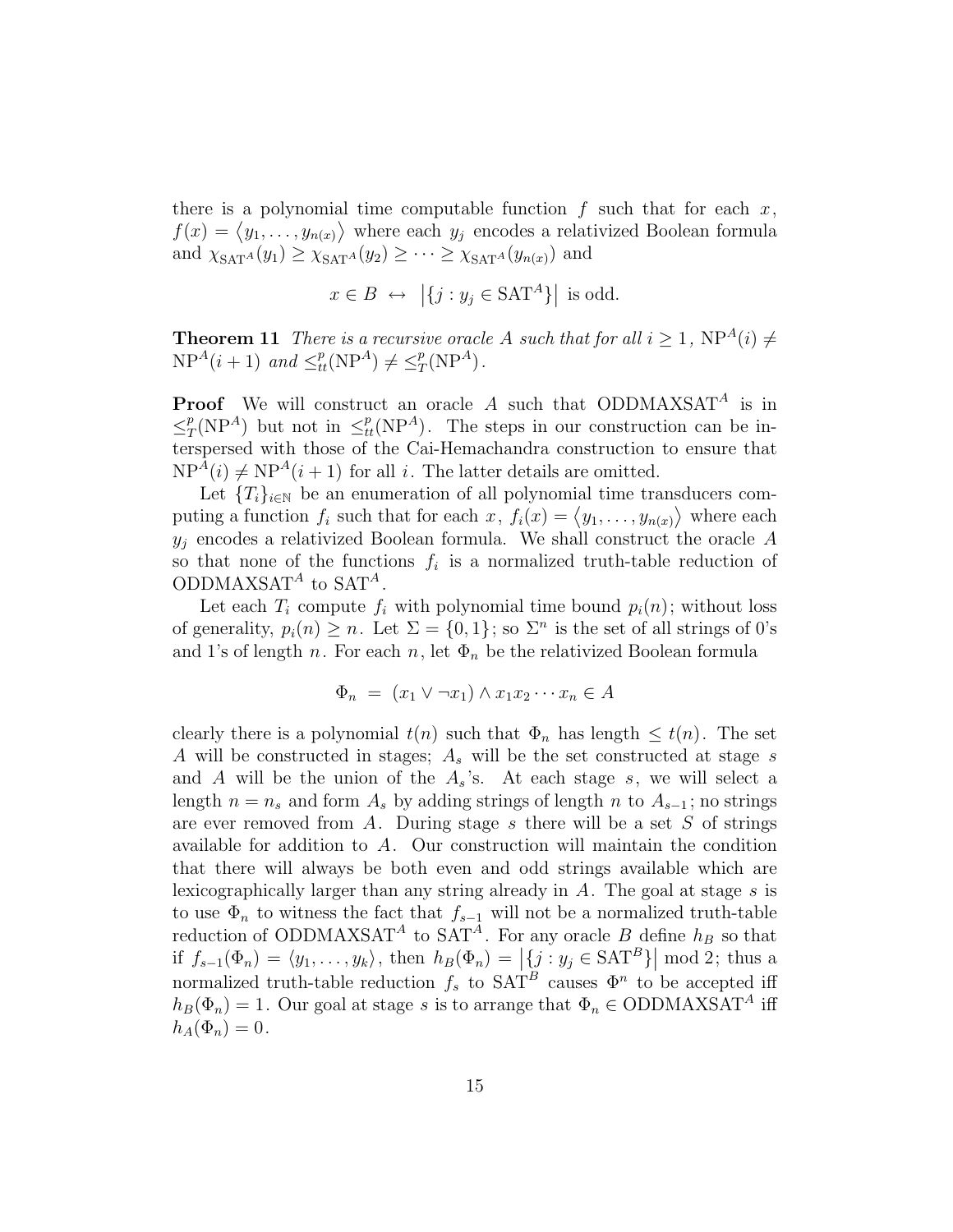To begin the construction of A, set  $A_0 = \emptyset$  and  $n_0 = 0$ . Now construct  $A_{s+1}$  as follows: Let  $q(n) = p_s(t(n))$ . Choose  $n = n_{s+1} > 2^{n_s}$  big enough so that  $4q(n) < 2^{n-1}$ . Run  $T_s$  on input  $\Phi_n$ ; the output  $f_s(\Phi_n)$  is a sequence  $\langle y_1,\ldots,y_k\rangle$  of total length  $\leq q(n)$  with each  $y_j$  encoding a relativized Boolean formula of the form  $\phi_j \wedge \bigwedge \rho_i \in A \wedge \bigwedge \tau_i \notin A$ . We may assume that  $\chi_{\text{SAT}^{As}}(y_j) \geq \chi_{\text{SAT}^{As}}(y_{j+1})$  for all j; otherwise, we let  $A_{s+1} = A_s$  and  $f_s$  will not be a normalized truth-table reduction to  $SAT<sup>A</sup>$ . Likewise, we may assume that for all  $A_{s+1}$  formed by adding some set of strings of length n to  $A_s$  we have  $\chi_{\text{SAT}^{A_{s+1}}}(y_j) \geq \chi_{\text{SAT}^{A_{s+1}}}(y_{j+1})$  for all j; otherwise we pick an  $A_{s+1}$  such that  $f_s$  will not be a normalized truth-table reduction to  $SAT^{A_{s+1}}$ . Let  $b_i$  be the number of conjuncts of the form  $\tau_i \notin A$  in the formula coded by  $y_j$ . Let X be the set  $\{j : y_j \in \text{SAT}^{A_s}\}\$ and then  $h_{A_s}(\Phi_n)=(|X| \mod 2)$ . If  $h_{A_s}(\Phi_n)=1$ then we may set  $A_{s+1} = A_s$ ; in this case,  $h_A(\Phi_n) = h_{A_{s+1}}(\Phi_n) = 1$  but A will contain no strings of length n and hence  $\Phi_n \notin \text{ODDMAXSAT}^A$ .

So suppose that X has even cardinality. We initialize  $S$  to be the set of all strings of length  $n$  — these are the strings available to be added to A at this stage. Also initialize  $A_{s+1}$  to be  $A_s$ . S will be the set of strings available to be added to  $A_{s+1}$ ; at any point in the construction, each string in S will be lexicographically greater than the strings already in  $A_{s+1}$ . To build up  $A_{s+1}$ we run the following procedure repeatedly as necessary:

Loop:

For each  $j \in X$  (if any) let  $\alpha_j$  be a fixed satisfying assignment of  $y_j$  with respect to the oracle  $A_{s+1}$  constructed so far. The formula coded by  $y_j$  may contain clauses " $\tau \notin A$ " which under the satisfying assignment  $\alpha_j$  specify a string as being out of A. Let  $N_j$  be the set of strings that  $\alpha_i$  and  $y_i$  specify as being out of A; note  $b_i \geq |N_i|$ . (If  $\alpha_i$  and  $N_i$  have already been assigned in an earlier iteration of the loop, leave them unchanged.)

Set  $L := \bigcup_{j \in X} N_j$ . So  $|L| \le \sum_{j \in X} b_j \le q(n)$ .

- Set  $S := S L$ . Note that adding members of S to  $A_{s+1}$  will never unsatisfy any member  $y_i$  of  $f_s(\Phi_n)$ .
- Let  $S' := \{ \sigma \in S : \sigma_n = 1 \leftrightarrow h_{A_{s+1}}(\Phi_n) = 0 \};$  or, in words, S' is the set of odd (even) strings in S if  $h_{A_{s+1}}(\Phi_n)$  is 0 (resp., 1). Since strings in S are greater than strings in  $A_{s+1}$ , if we can add a member of S' to  $A_{s+1}$  without altering the satisfiability of the members of  $f_s(\Phi_n)$  then this will force  $f_s$  to not be a truth-table reduction of ODDMAXSAT<sup> $A_{s+1}$ </sup> to SAT<sup> $A_{s+1}$ </sup>.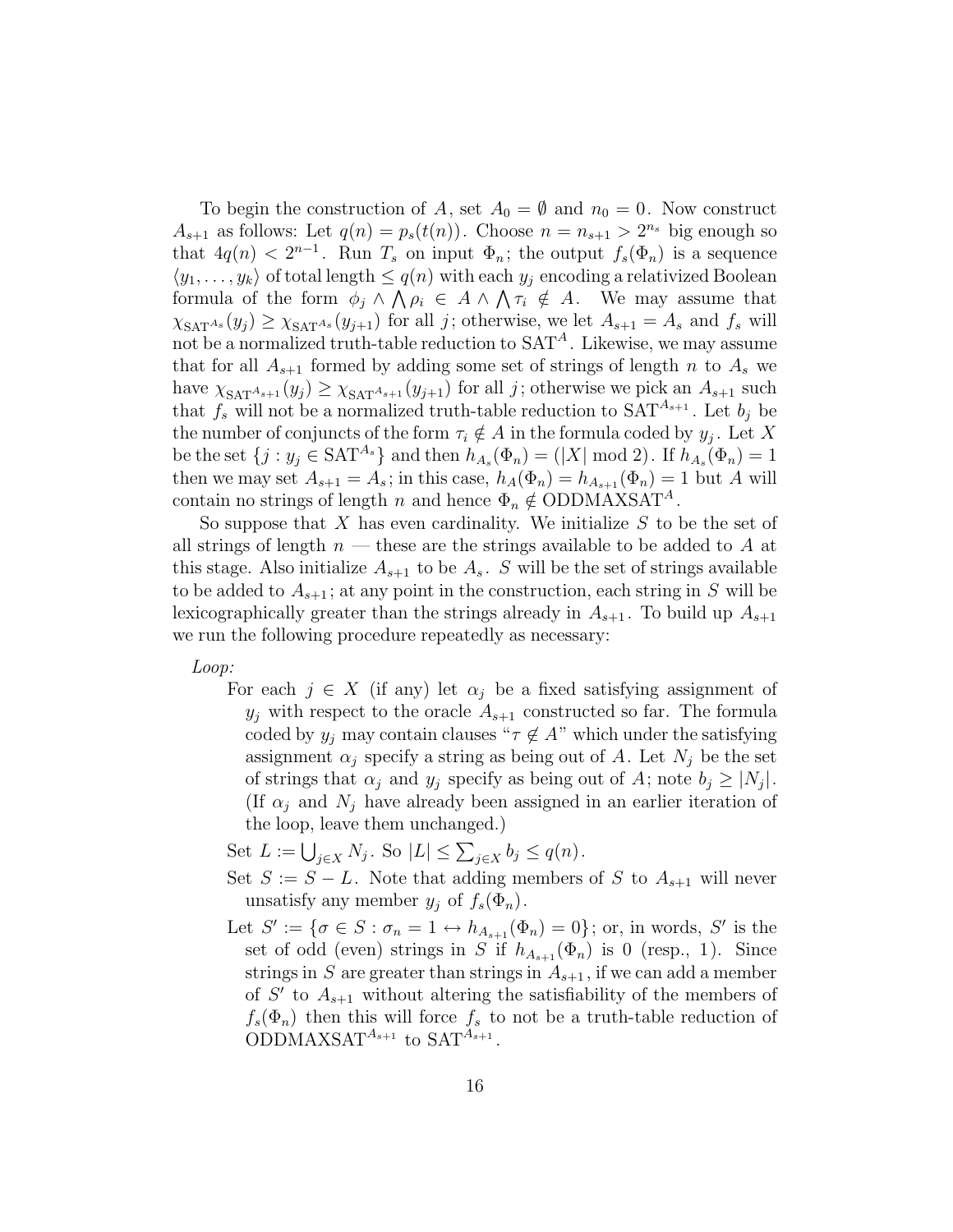- If there is some member  $\sigma$  of S' such that adding  $\sigma$  to  $A_{s+1}$  does not change the satisfiability of the members  $y_j$  of  $f_s(\Phi_n)$ , then set  $A_{s+1} := A_{s+1} \cup \{\sigma\}$  and exit from the loop. In this case, we have that  $\Phi_n \in \text{ODDMAXSAT}^{A_{s+1}}$  iff  $h_{A_{s+1}}(\Phi_n) = 0$ . Note that this case always applies when  $|X| = k$  and every member of  $f_s(\Phi_n)$  is already satisfied, since the exclusion of the set L guarantees that nothing becomes unsatisfied.
- Otherwise, add the lexicographically minimum element  $\sigma$  of S' to  $A_{s+1}$ . This will satisfy at least one more  $y_j$ ; so redefine X to be  ${j : y_j \in \text{SAT}^{A_{s+1}}\}$  and redefine  $h_{A_{s+1}}(\Phi_n) := |X| \mod 2$ . Note that the cardinality of  $X$  is always increased. Finally, remove from  $S$ the string  $\sigma$  and every string  $\sigma'$  which is lexicographically less than σ. (It is important that σ be the least element of  $S'$  so that not too many small  $\sigma'$ 's need to be removed from S.) Now repeat the loop.

#### Endloop

To see that the procedure halts there are two things to notice. Firstly, the loop will be iterated at most k times since  $|X|$  increases each time and the loop halts after  $|X| = k$ . Secondly, the set S always contains both even and odd members by our choice of  $n$ , since it is easy to see that at most  $2 \cdot |L| + 2 \cdot k \leq 4q(n)$  strings can be removed from S, where |L| means the cardinality of the final set L at the end of the procedure.  $\Box$ 

A stronger notion of relativized polynomial truth-table reductions may be defined by letting the reduction query the oracle  $A$ ; we denote this reducibility by  $\leq_t^{P^A}$ . It is easy to modify the above construction to ensure that it is not the case that ODDMAXSAT<sup>A</sup>  $\leq_t^{P^A} SAT^A$  by freezing any queries that  $f_s$  makes of longth  $x$  and  $\leq t$  is truell be necessary to cho makes of length  $n_{s+1}$  out of  $A_{s+1}$ ; it will be necessary to choose  $n_{s+1}$  large enough so that  $S$  is big enough after the 'frozen' strings are removed. The result is an oracle A such that  $\leq_{tt}^{\mathbf{P}^A} (\mathbf{NP}^A) \neq \leq_T^p (\mathbf{NP}^A)$ .

### **5 Conclusions**

To summarize, we list most of the characterizations of  $\leq^p_{tt}(NP)$  discussed<br>bis paper: in this paper:

**Theorem 12** The following are equivalent: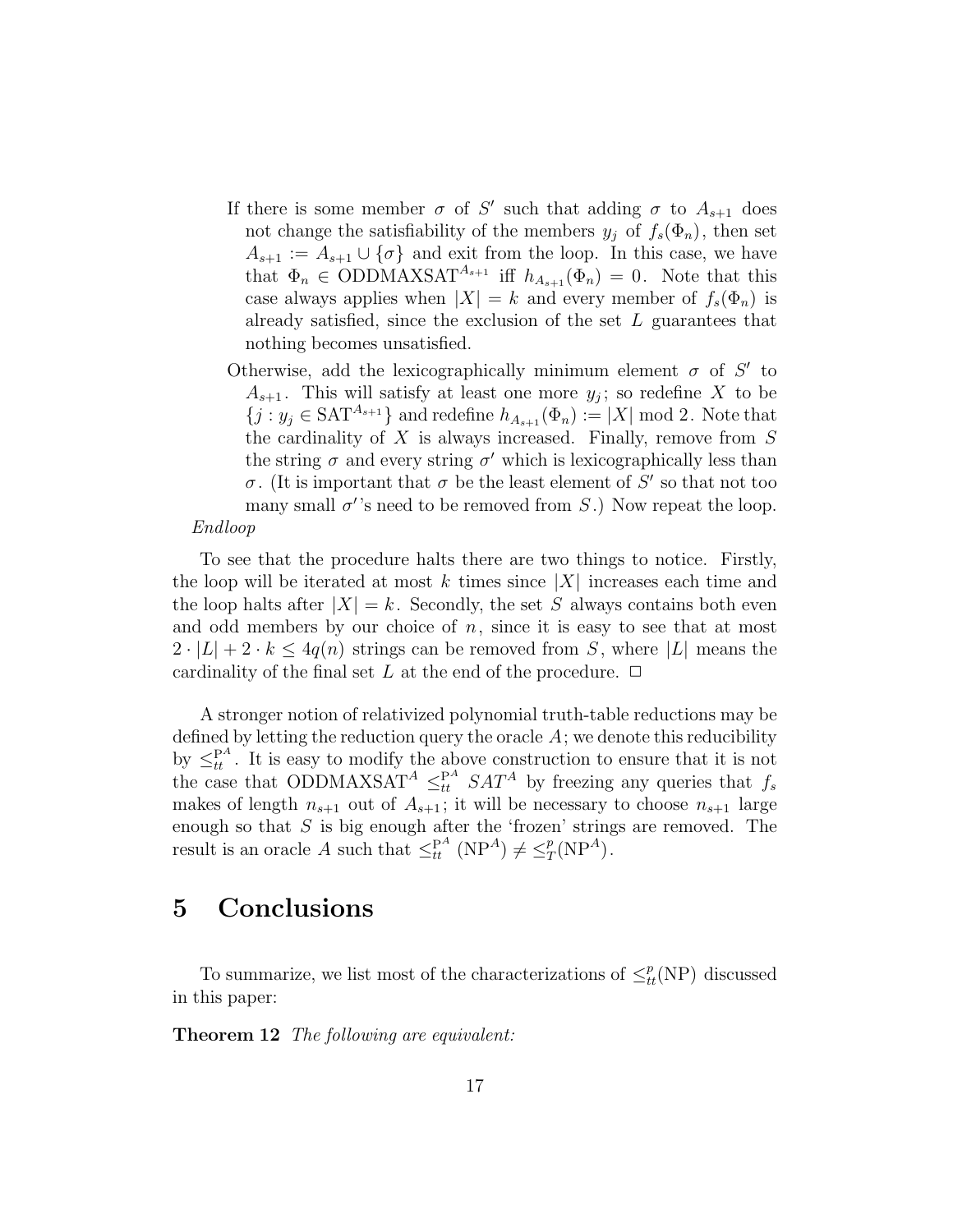- A is polynomial time (Boolean circuit) truth-table reducible to  $SAT$ .
- A is polynomial time, Boolean formula truth-table reducible to  $SAT$ .
- A is logspace, Boolean formula truth-table reducible to SAT,
- A is logspace, Turing reducible to SAT,
- A is definable by a  $\Sigma_2^b \cap \Pi_2^b$  formula,
- A is in  $\Sigma_2^L$  (equivalently,  $\Pi_2^L$ ),
- A is in  $P^{SAT}[O(\log n)]$ .
- A is recognizable in polynomial time with a constant number of rounds of parallel queries to SAT.

The multiplicity of equivalent definitions for  $\leq^p_{tt}(NP)$  indicates that it is a<br>repurt concent and hance likely to be a natural and useful class for theoretical robust concept and hence likely to be a natural and useful class for theoretical computational complexity.

## **References**

- [1] R. Beigel, Bounded queries to SAT and the Boolean hierarchy. to appear in Theoretical Computer Science.
- [2] S. R. Buss, Bounded Arithmetic, Bibliopolis, 1986. Revision of 1985 Princeton University Ph.D. thesis.
- [3]  $\_\_\_\$ , Axiomatizations and conservation results for fragments of bounded arithmetic, in Logic and Computation, proceedings of a Workshop held Carnegie-Mellon University, 1987, vol. 106 of Contemporary Mathematics, American Mathematical Society, 1990, pp. 57–84.
- [4] S. R. Buss and L. Hay, On truth-table reducibility to SAT and the difference hierarchy over NP, in Proceedings of the Structure in Complexity Conference, June 1988, pp. 224–233.
- [5] J. Cai, T. Gundermann, J. Hartmanis, L. Hemachandra, V. Sewelson, K. Wagner, and G. Wechsung, The Boolean hierarchy I: Structural properties, SIAM Journal on Computing, 17 (1988), pp. 1232–1252.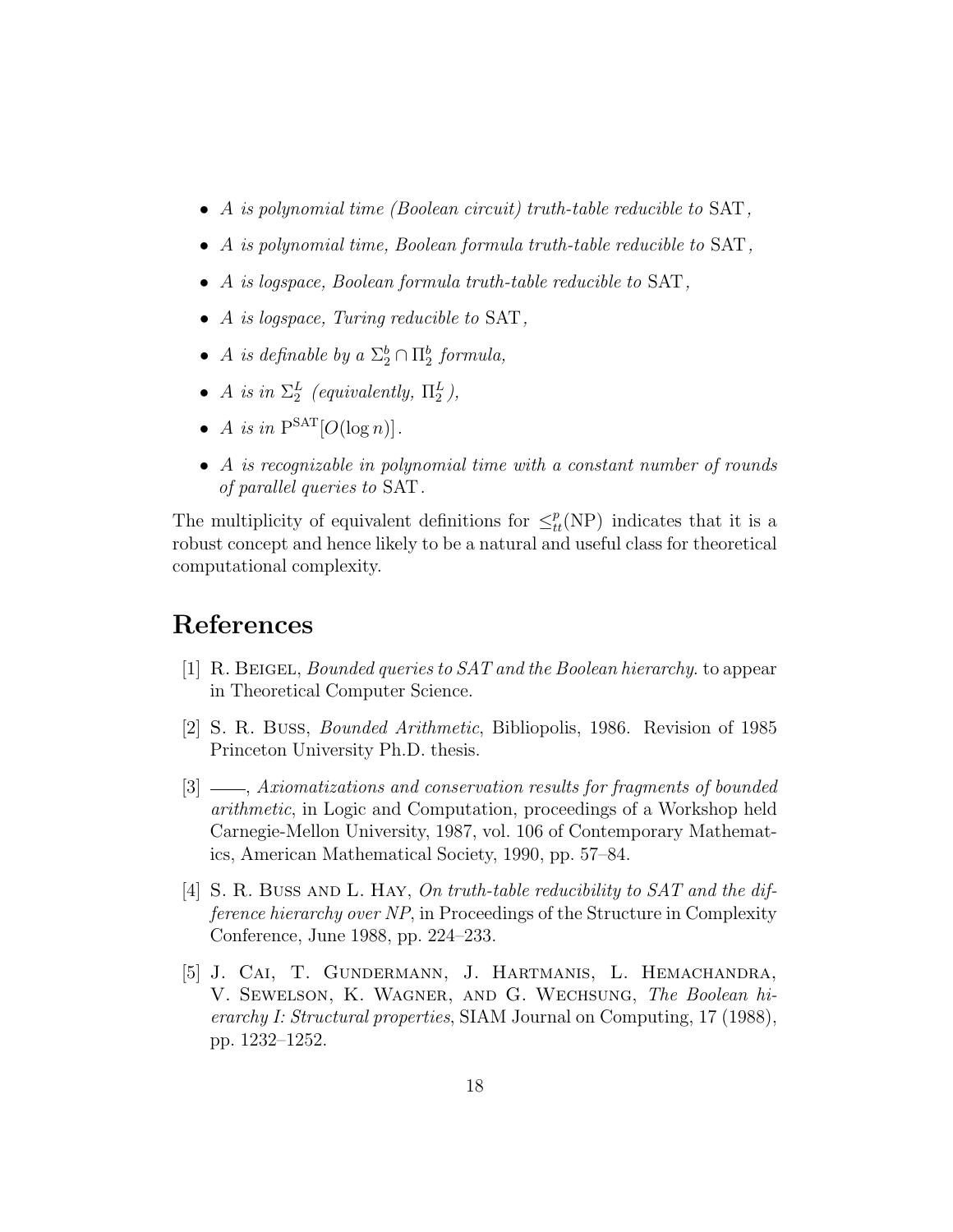- [6]  $\ldots$ , The Boolean hierarchy II: Applications, SIAM Journal on Computing, 18 (1989), pp. 95–111.
- [7] J.-Y. CAI AND L. HEMACHANDRA, The Boolean hierarchy: Hardware over NP, Tech. Rep. #TR85-724, Cornell University, Computer Science Department, December 1985.
- [8]  $\frac{1}{18}$ , The Boolean hierarchy: Hardware over NP, in Structure in Complexity, Lecture Notes in Computer Science #223, Springer Verlag, 1986, pp. 105–124.
- [9] J. GOLDSMITH AND D. JOSEPH, *Three results on polynomial isomor*phism of complete sets, in Proceedings of the 27th Annual Symposium on Foundations of Computer Science, IEEE Computer Society, Oct. 1986, pp. 390–397.
- [10] F. HAUSDORFF, Set Theory, Chelsea, third ed., 1978.
- [11] L. A. HEMACHANDRA, The strong exponential hierarchy collapses, in Proceedings 19-th Annual ACM Symposium on Theory of Computing, 1987, pp. 110–122. To appear in JCSS.
- [12] B. Jenner, B. Kirsig, and K.-J. Lange, The logarithmic alternation hierarchy collapses:  $A\Sigma_2^{\mathcal{L}} = A\Pi_2^{\mathcal{L}}$ , Information and Computation, 80 (1989), pp. 269–288.
- [13] J. KÖBLER, U. SCHÖNING, AND K. W. WAGNER, The difference and truth-table hierarchies for NP, Informatique Theorique et Applications, 21 (1987), pp. 419–435.
- [14] M. W. Krentel, The complexity of optimization problems, Journal of Computer and System Sciences, 36 (1988), pp. 490–509.
- $[15]$  R. E. LADNER, The circuit value problem is log space complete for P, SIGACT News, 7 (1975), pp. 18–20.
- [16] R. E. Ladner and N. A. Lynch, Relativization of questions about log space computability, Math. Systems Theory, 10 (1976), pp. 19–32.
- [17] R. E. Ladner, N. A. Lynch, and A. L. Selman, A comparison of polynomial time reducibilities, Theoretical Comput. Sci., 1 (1975), pp. 103–123.